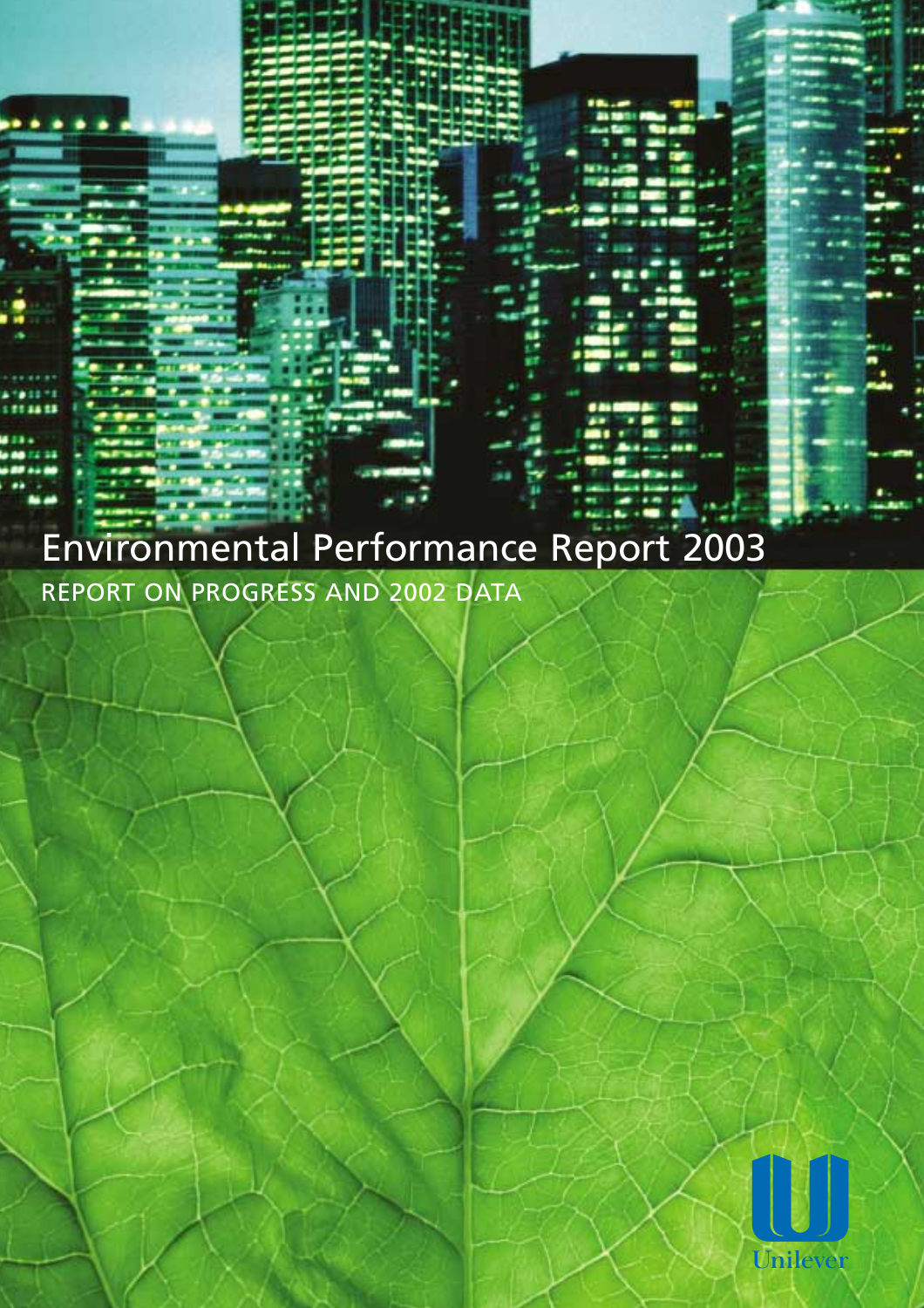## Contents

This is a brief description of our approach to environmental management – including our sustainability initiatives in agriculture, fish and water – and an overview of our environmental performance in 2002. Further details are available in the Environment & Society section of our website www.unilever.com.



| $\overline{2}$<br>Who we are                                           | <b>Summary of environmental</b><br>performance         | 10 |
|------------------------------------------------------------------------|--------------------------------------------------------|----|
| $\overline{3}$<br><b>Chairmen's message</b>                            |                                                        |    |
| Unilever and sustainable development<br>$\overline{4}$                 | <b>Environmental performance</b>                       | 11 |
|                                                                        | Key performance trends                                 | 11 |
| 6<br>Key events in 2002                                                | Environmental impact                                   | 14 |
| 8<br><b>Executive responsibilities and</b><br>environmental management | Data parameters                                        | 16 |
|                                                                        | Scope and quality of our data                          | 17 |
|                                                                        | <b>Progress against targets</b>                        | 18 |
|                                                                        | Verifier's statement and<br><b>Unilever's response</b> | 20 |

See our website **www.unilever.com**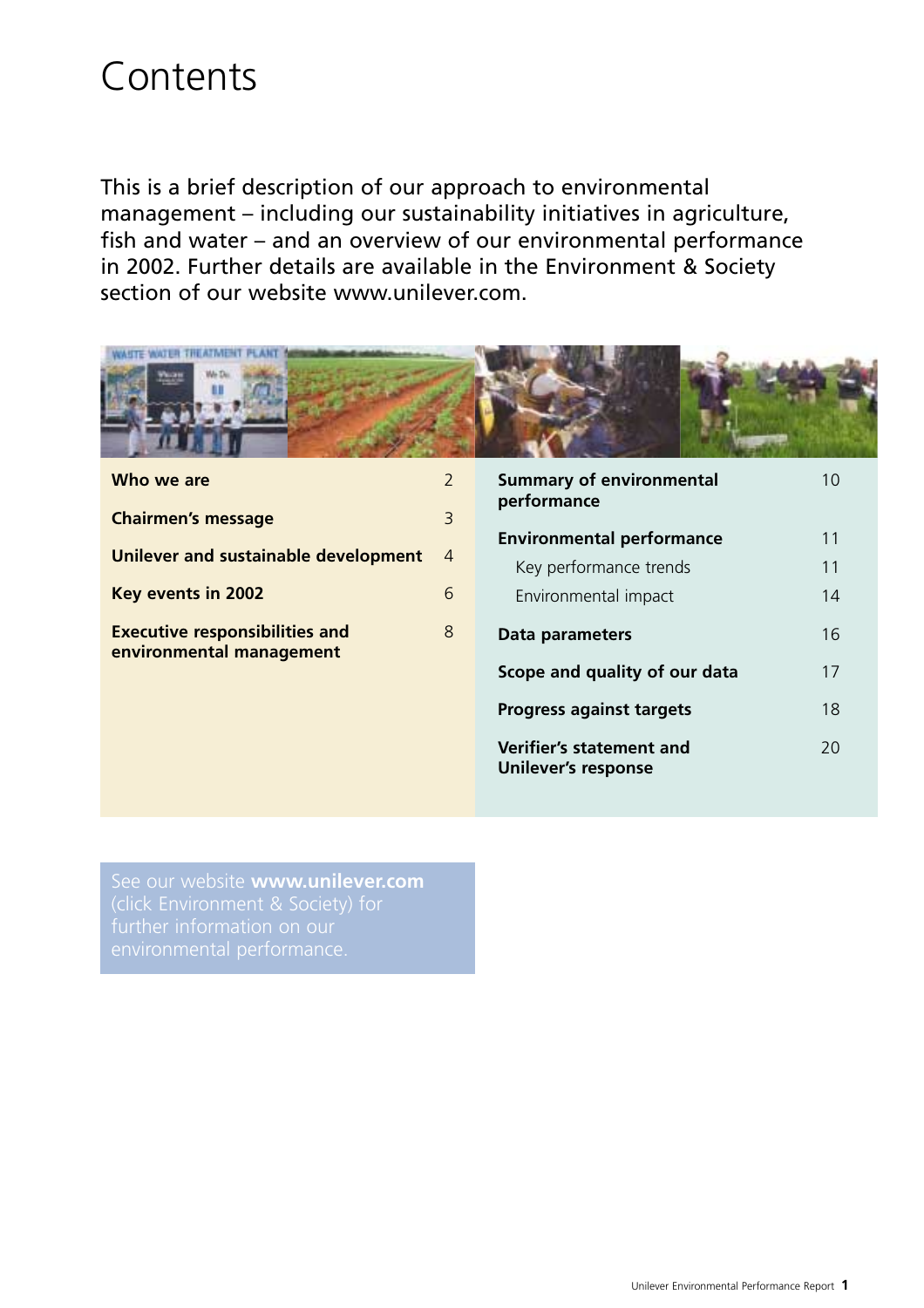## Who we are **Who we are**

## Who we are

### Unilever is a multi-local multinational with consumers, employees, business partners and shareholders on every continent.

The Unilever Group was created in 1930 when the UK soap-maker Lever Brothers merged its businesses with those of the Dutch margarine producer, Margarine Unie. Unilever has operations in around 100 countries and our products are on sale in 150.

Unilever has two divisions – Foods and Home & Personal Care. Food brands include such well-known names as *Bertolli, Hellmann's, Knorr, Lipton* and *Magnum*. Home & Personal Care brands include *Dove, Lux, Omo, Pond's* and *Sunsilk*.

At the end of 2002, we employed 247,000 people and our turnover was €48,760 million (see chart below). By the very nature of our business in cleaning, grooming and feeding people, our success depends on our companies being

close to consumers and deeply rooted in the societies and environments in which we operate. Over two-thirds of our raw materials come from agricultural sources.

All Unilever companies must comply with Unilever's environmental policy and management standards that apply across the Group.

### **Corporate responsibility performance indexes**

Unilever is included in two leading stock market indexes, the FTSE4Good and the Dow Jones Sustainability Indexes (where we continue to rank best in sector).

The company is ranked top of the food sector in the UK's first Corporate Responsibility Index, published in early 2003 by Business in the Community, an independent UK business-led organisation. Unilever also led the food producers and processors sector of the Business in the Environment Index – the organisation's annual survey of corporate environmental engagement. The judging committee said: "Unilever remains way ahead of the chasing pack, extending its lead by demonstrating improvements on existing practices".

### **Group turnover and operating profit** million

|                              | €     | €             | €      |       |               |        |       |                      |             |
|------------------------------|-------|---------------|--------|-------|---------------|--------|-------|----------------------|-------------|
|                              | 2000  | 2001          | 2002   | 2000  | 2001          | 2002   | 2000  | 2001                 | 2002        |
| Group turnover               |       | 48.066 52.206 | 48,760 |       | 29,258 32,472 | 30,621 |       | 44,254 46,740 45,839 |             |
| Group operating profit       | 3.238 | 5.258         | 5,125  | 1.970 | 3.270         | 3,219  | 2.981 |                      | 4,707 4,818 |
| Group operating profit BEIA* | 5.794 | 7.269         | 7.260  | 3.525 | 4.521         | 4,559  | 5,334 |                      | 6,508 6,825 |

*\* BEIA = Before exceptional items and amortisation of goodwill and intangibles.* 

*For more information see our Annual Report & Accounts 2002.* 

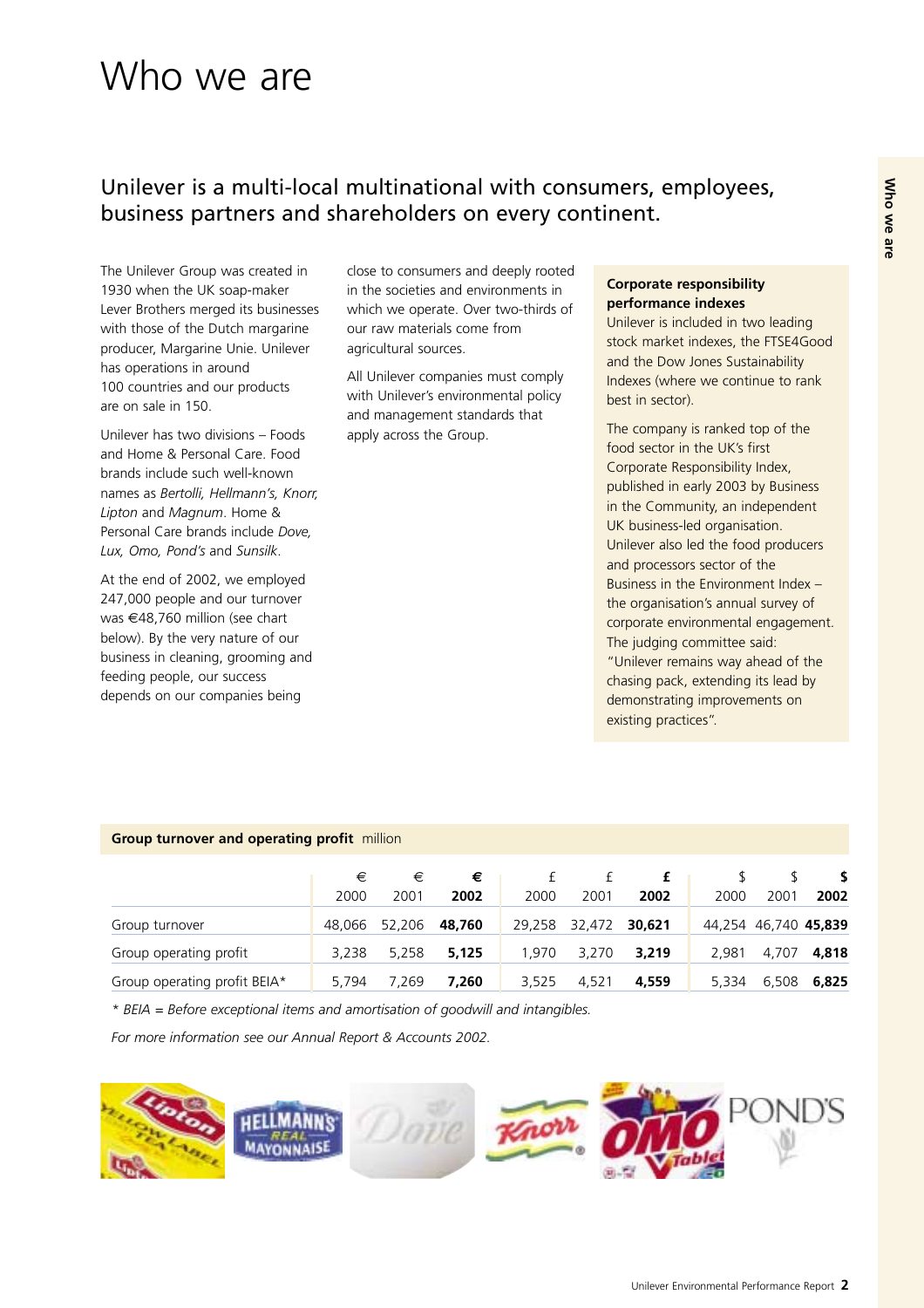## Chairmen's message

Business behaviour is coming under increasing scrutiny in every part of the world. Our clear values, business principles and commitment to environmental and social responsibility are proving important assets as we continue to progress and prosper.



During 2002 – the period covered by this report – we bought more than a third of our fish from sustainable sources and completed protocols for the sustainable management of five key crops. Our efforts to improve the quality of water in rivers and lakes and our initiatives to promote sustainable agriculture and fishing were recognised externally. For the fourth year running we have led our sector in the Dow Jones Sustainability Indexes. The quality of our environmental reporting was recognised by the Association of Chartered Certified Accountants (ACCA) when Unilever won ACCA's Best Environmental Report Award in the UK.

We continued to improve the environmental management and eco-efficiency (doing more with less) of our factories. Our improvement targets covering seven parameters are stretching and we did not meet them all in 2002. There are good reasons for this (see pages 11-13). However the data clearly show we continue to make progress towards our long-term objectives.

A review of our environmental strategy in 2002 showed that we made good progress in eco-efficiency, developing environmentally better products, and in our three sustainability initiatives (agriculture, fish and water). These activities remain central to our commitment to contribute to sustainable development.

The review identified three additional areas for our attention. First, we need to connect better with society on

#### Antony Burgmans **Niall FitzGerald**

environmental care and ensure that we understand evolving expectations. Second, we must make the most of our eco-manufacturing skills across the wider supply chain, including third-party product suppliers, providers of key raw materials, and transportation. Third, we need to embed environmental sustainability into everyday decisions. During 2003, plans will be developed with Unilever's Foods and Home & Personal Care Divisions to tackle these areas.

We are confident that our commitment to environmental improvement and social responsibility – deeply-rooted in our corporate culture – will continue to fortify our brands, inspire our people and contribute to building trust between us and our many stakeholders. This will help us maintain our momentum on our business plan called Path to Growth.

We thank all our employees for their commitment and exceptional teamwork throughout the year.

**Niall FitzGerald Chairmen of Unilever Antony Burgmans**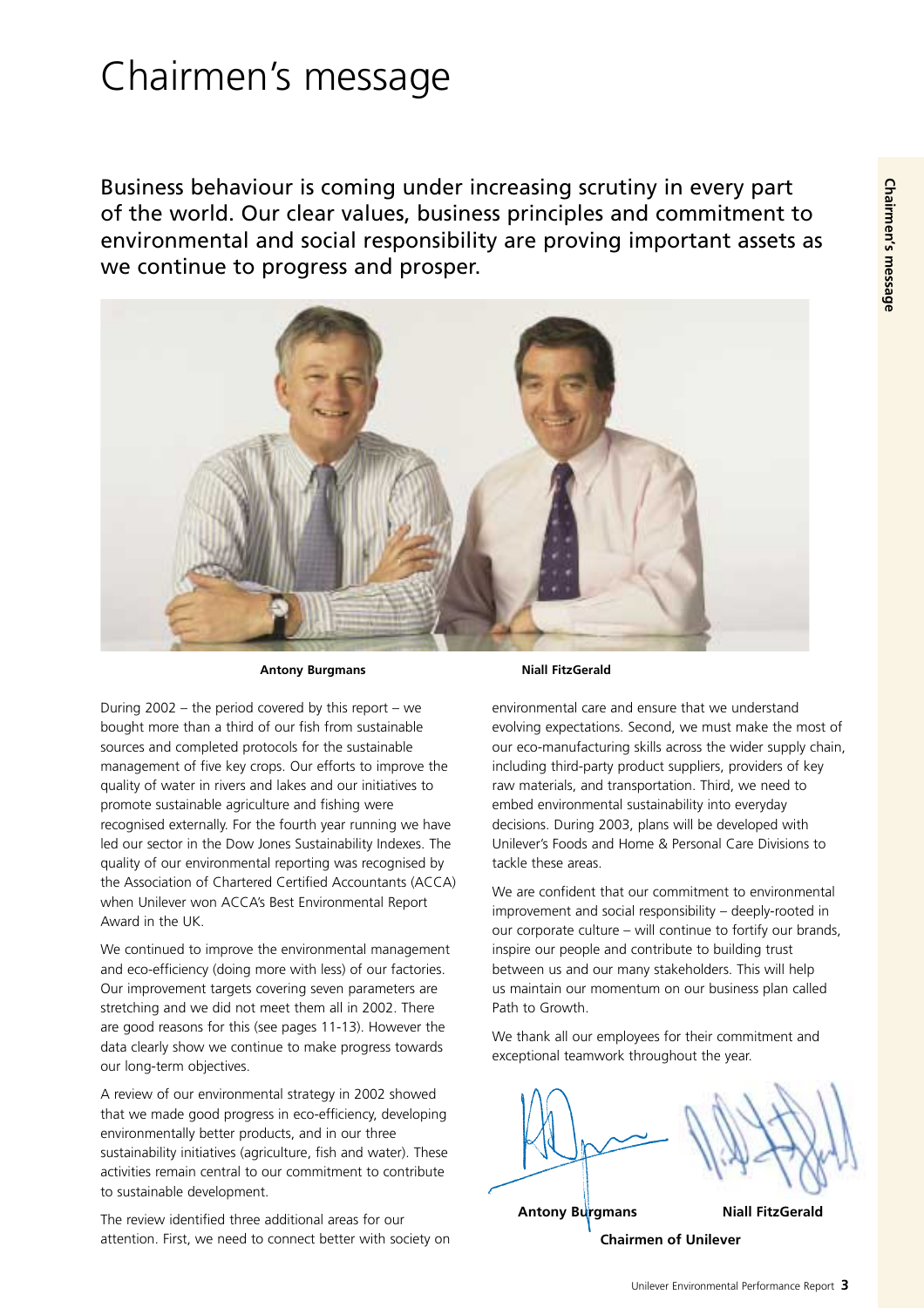## Unilever and sustainable development

## By making and selling brands that meet people's everyday needs, we have grown into one of the world's largest consumer goods businesses.

We believe that doing business in a responsible way has a positive social and environmental impact. We create and share wealth, invest in local economies, develop people's skills and spread expertise – including good environmental practice – across borders.

As a global company we aim to play our part in addressing global social and environmental concerns, such as health and hygiene, water quality and sustainable agriculture.

This is why we are committed to contribute to sustainable development – meeting the needs of the present without compromising the ability of future generations to meet their needs.

There are many people and organisations who affect our business or are affected by it, including employees, customers, consumers, business partners, investors, governments and regulators.

As a multi-local multinational, we tackle global concerns with local actions and operate in partnership with local agencies, governments and non-governmental organisations.

We work with many business organisations, including the World Business Council for Sustainable Development, and we were one of the founding signatories to the United Nations Global Compact.

Our commitment to corporate responsibility is an integral part of our operating tradition. It is spelt out in our recently revised Code of Business Principles and in our Corporate Purpose. It finds practical expression in the worldwide standards we have set to ensure the safety of our consumers and our workforce and to minimise the environmental impact of our operations.

This report deals with the environmental aspects of our work. We also produce a Social Review, which sets out Unilever's approach to responsible corporate behaviour. It outlines current policies and practices, with local company examples, and provides a baseline from which we can measure future social performance. The Social Review, plus an overview brochure of Unilever's approach to environmental and social responsibility (Global Challenges: Local Actions), are available in the Environment & Society section of our website www.unilever.com.

### **Sustainability initiatives**

We, as a business, depend on a healthy environment. The people who buy our cleaning products, for example, need clean water to use them and we need clean water to make them. Our frozen fish business must have a regular supply of healthy fish and our foods business needs high-quality farmed goods.

We are very conscious of our dependence on a healthy environment and the need to keep it that way with sound environmental practices of our own. We use a life cycle approach to assess our overall impact on the environment. This enables us to analyse our impacts and to concentrate on those areas where we can bring the greatest benefits.

Many issues that affect us are outside our direct control – either at the beginning of the supply chain or at the end. This is why in our sustainability initiatives we focus on three areas that are directly relevant to our business but which go beyond our own operations. These are agriculture, fish and water.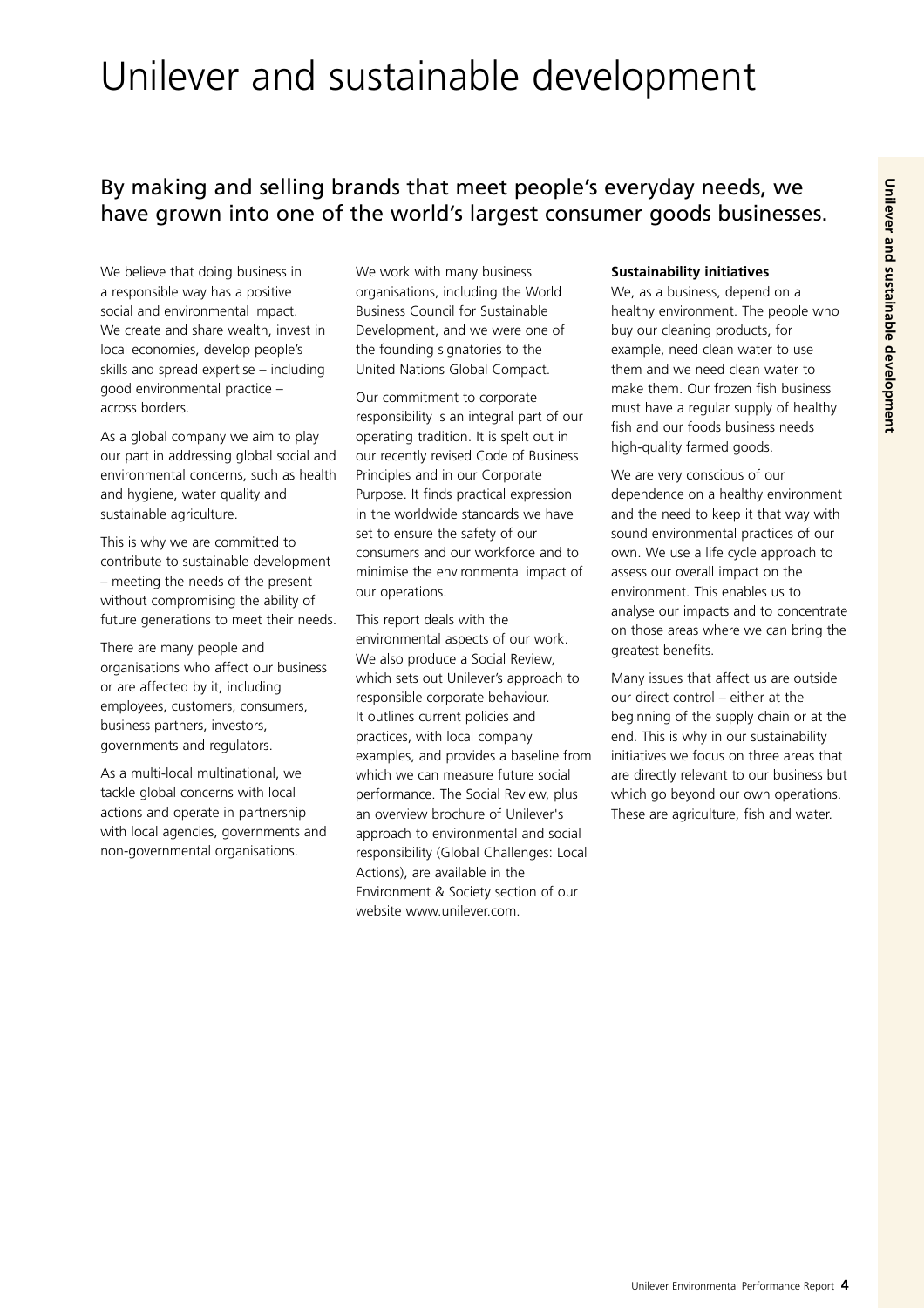

Working with spinach growers in Germany

Fishing for hoki in New Zealand

#### **Agriculture**

Over two-thirds of our raw materials come from agriculture and we have always aimed for a responsible approach to farming practices. But in recent years it became clear that increasing environmental and social pressures on agriculture (which threaten our supply chains) and growing consumer concerns about the food chain (which threaten our markets) demanded a more radical attitude. This led to our Sustainable Agriculture Programme, which began in the 1990s.

We have completed quidelines for the sustainable management of all five of our key crops – palm oil, tea, peas, spinach and tomatoes – which are published on a website set up to share our knowledge (www.growingforthefuture.com).

We are also working with other major food companies – including Groupe Danone and Nestlé – to promote sustainable agriculture practices through the Sustainable Agriculture Initiative Platform (www.saiplatform.org).

See page 6 for our progress in 2002.

#### **Fish**

The world's major fisheries are under threat. Catches of the most important species for human consumption are at their lowest levels in recent years. According to the UN's Food and Agriculture Organisation, 48% of all fisheries are fully exploited, 16% overfished and 9% depleted.

We are one of the world's largest buyers of frozen fish for our *Iglo, Birds Eye* and *Findus* brands. Without regular supplies we would have no fish business, so we have a clear commercial interest to protect and preserve fish stocks. In 1996 we made a long-term commitment to buy all our fish from sustainable sources. We set a milestone to achieve this by 2005. Also that year, working with the conservation organisation WWF, we jointly set up the Marine Stewardship Council (MSC) to establish a certification process for sustainable fishing practices.

See page 7 for progress in 2002.

#### **Water**

Our activities are intimately linked with safe water supplies, whether used in our operations, or by our suppliers, or by consumers who use our products. We have looked at our water use through the full life cycle of our products, and right across our product range, from raw material sourcing to consumer use of our products. This has given us a global picture – our imprint – of the way we impact on water resources.

Caring for water along the Brantas River in Indonesia

The imprints of our two Divisions are quite different. Most of the water used in the Foods Division is in agriculture. We estimate that half of our overall water imprint is associated with growing the produce that accounts for over two-thirds of our raw materials. In Home & Personal Care, the imprint is dominated by water used by consumers – bathing, cleaning teeth and washing clothes. This underlines the need for us to work with consumers to foster the responsible use of water. It is clearly in our longterm interests to do so because without clean water many of our branded products would be unusable.

Understanding our imprint is enabling us to define priorities and to implement a framework for water within which our companies and product categories should operate.

Our SWIM (Sustainable Water Integrated catchment Management) principles and guidelines have been used to evaluate and focus our current projects.

For more detail on sustainability see the Environment & Society section of our website www.unilever.com.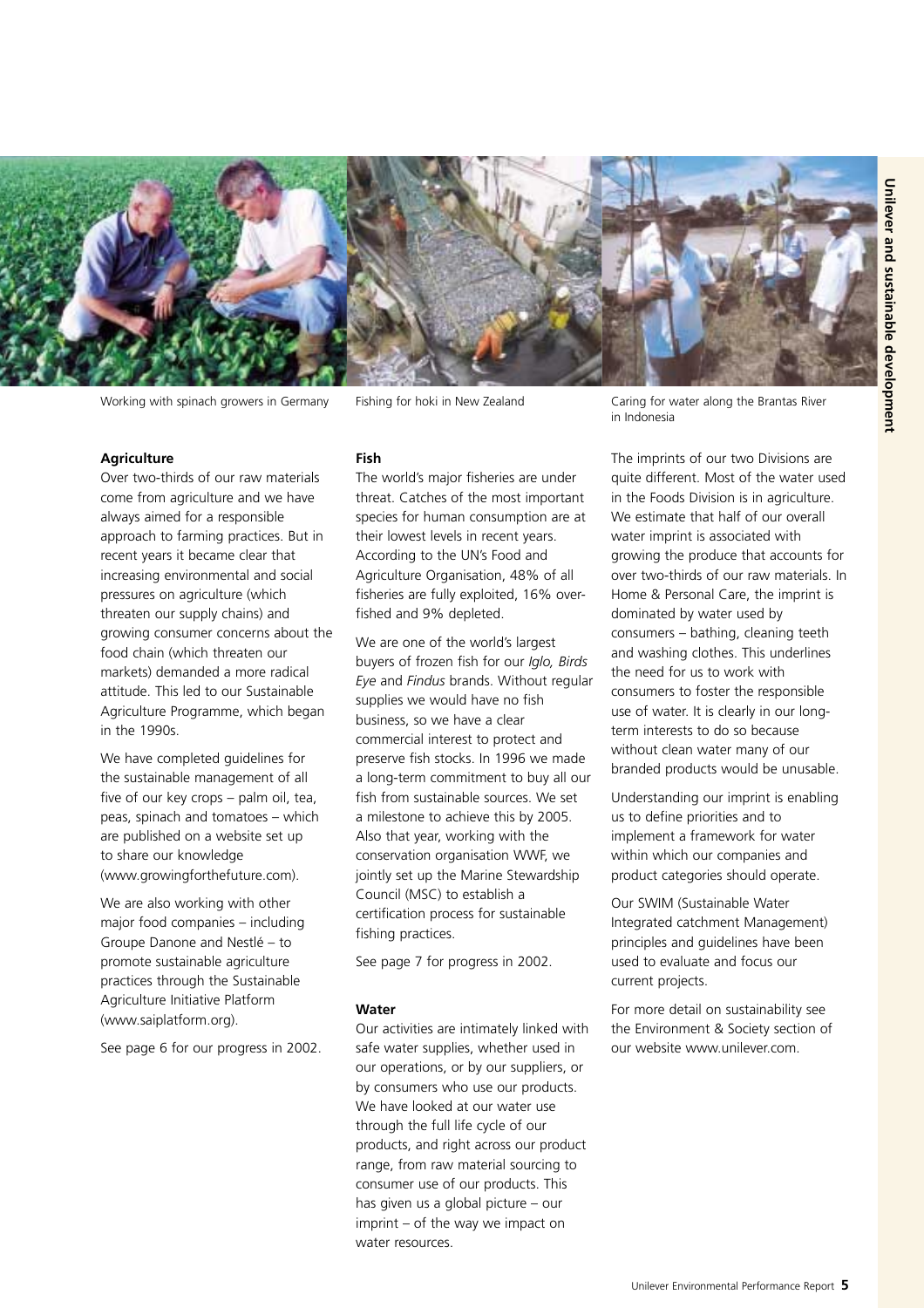## Key events in 2002



Booklets on our sustainable agriculture Alaska pollock, one of the fish species used programme are available at by Unilever www.growingforthefuture.com

Unilever's exhibition at the World Summit on Sustainable Development, in Johannesburg, September 2002

## Kodaikanal

In 2002 preparations continued for soil remediation at the former thermometer factory in Kodaikanal, southern India, operated by Hindustan Lever Limited (HLL).

The factory used to manufacture mercury thermometers, largely for export, and was due for closure because it was not part of HLL's core business. In March 2001, following receipt of information from local NGOs including Greenpeace India, HLL found that there had been breaches of procedures for the disposal of glass scrap. The company acted straightaway and voluntarily halted production at the factory.

Through most of 2002, extensive investigations and meetings with the authorities and interested individuals took place. Independent environmental consultants, URS, completed a risk assessment of the mercury-related operations at the site.

The URS *Final Report on Environmental Site Assessment and Risk Assessment for Mercury* was presented to the Working Committee of the Tamil Nadu Pollution Control Board at its meeting in October 2002. As the first stage of site

remediation, the Working Committee agreed to HLL's offer to export the following materials to the USA for mercury recovery and recycling:

- All mercury-containing glass scrap accumulated at the site
- Effluent treatment plant residue containing mercury
- Thermometers in various stages of manufacture when the factory operation was shut
- All stocks of mercury.

The URS report documentation also included reviews of HLL's medical surveillance programme by three independent bodies: the consultancy TNO (Netherlands Organisation for Applied Scientific Research); the All India Institute of Medical Sciences; and the Indian Association of Occupational Health. The reviews confirmed that adequate health procedures had been in place and that there was no adverse health impact because of operations with mercury at the site. See the full story in the Environment & Society pages at www.unilever.com.

### Sustainable agriculture

In 2002, we continued to share our knowledge of sustainable agriculture practices with others in the food industry, farming organisations, non-governmental organisations and anyone else interested in the issues.

Our expertise has been developed over the past five years through our work in our Sustainable Agriculture Programme (see page 5). We have produced two summary brochures on progress and a number covering specific crops (all available as downloads on our website).

Our aim is to ensure Unilever's continued access to its key agricultural raw materials, and ultimately to develop market mechanisms that allow consumers and customers (eg retailers) to influence the sourcing of raw materials through their buying habits.

We prefer to see this work as non-competitive. We want others to join us in this endeavour to promote sustainable practices that will in the end benefit us all.

In 2002, we worked with many interested organisations in various parts of the world in the development of guidelines on best practice. Together with Groupe Danone and Nestlé we helped found the Sustainable Agriculture Initiative (SAI) Platform, a food industry project that supports the development of sustainable agriculture world-wide.

As a further demonstration of our willingness to share our knowledge, in 2002 we launched a separate website (www.growingforthefuture.com). This will develop into a central access point for anyone wanting to find out more about our progress and will include detailed technical information.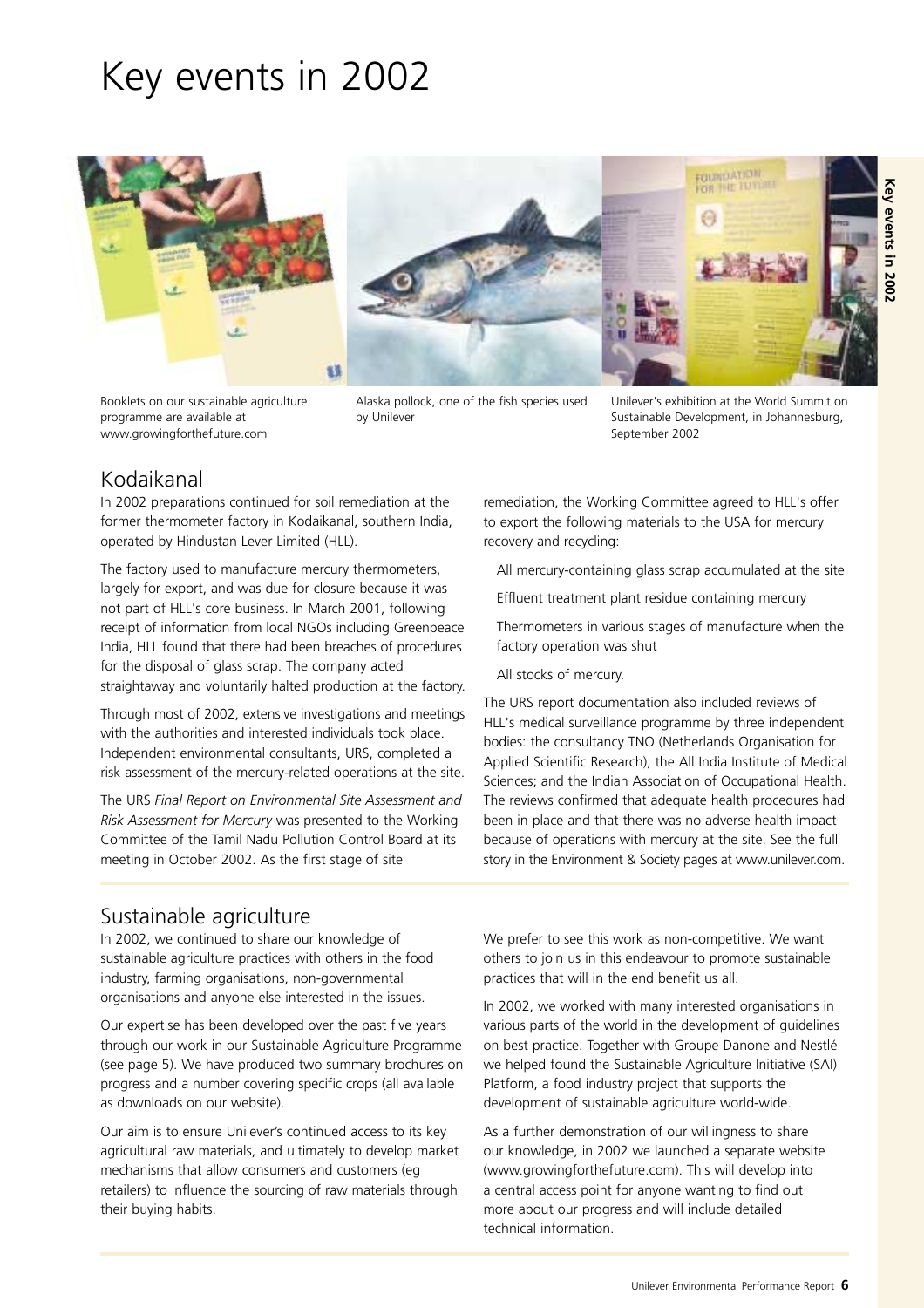### Stakeholder engagement

Stakeholder engagement is integral to the way we work in our three sustainability initiatives on agriculture, fish and water.

Keeping up a dialogue with our stakeholders is important because it gives others a chance to contribute their views and helps us understand their needs. Much of this dialogue is between managers in our individual businesses and their stakeholders. We seek to improve the scope and effectiveness of dialogue with interested parties.

In 2002 we commissioned an independent survey among 38 leading corporate responsibility and sustainable development opinion formers in Europe and the USA. We sought to find out their impressions of Unilever as a socially and environmentally responsible company and their views on the key social and environmental issues facing the company now and in the future.

The results indicated that Unilever is perceived to be a company that manages its responsibilities well but that greater efforts are needed to communicate its work and share its experience. The survey results are being used to improve the way we communicate and engage.

We work with the investment community to ensure that information about our approach to corporate responsibility and sustainable business management is available to shareholders and financial institutions. In 2002 we participated in a number of surveys conducted by the socially responsible investment (SRI) community, including the SAM Research / Dow Jones Corporate Sustainability Assessment and the Carbon Disclosure Project run by a consortium of investors. We also participated in the Environmental and Corporate Responsibility Indexes of the UK organisation, Business in the Community.

Our participation in the UN's Global Compact continues to provide opportunities for us to meet and co-operate with fellow signatories committed to the Compact's environmental and social principles.

### World Summit on Sustainable Development

Unilever representatives participated in the World Summit Unilever supported the Summit's Virtual Exhibition with on Sustainable Development (WSSD) in Johannesburg, funding and case studies. Our stand provided information range of debates, learned from others, shared information South Africa's Foundation for the Future. and profiled our partnerships in agriculture, corporate<br>
An exhibition called the Water Dome emphasised the need<br>
to raise the importance of water on the international

We contributed to preparations for the WSSD, in particular agenda. A public-private partnership (Unilever is a the United Nations Environment Programme's report on the participant) that promotes handwashing was launched at food and drink sector and meetings to discuss the oceans the Dome. This aims to reduce diarrhoea by 40%. The first section of the Summit's implementation report. programmes are planned for India and Ghana.

South Africa in September 2002. We engaged in a wide on our partnerships and also described the work of Unilever

### Fish

In 1996 we made a long-term commitment to buy all our fish from sustainable sources. We set a milestone to achieve this by 2005. Seven years on, many fisheries are still overfished or depleted. Yet there are also fisheries around the world that have made bold steps in pursuit of ecological and commercial sustainability.

In 2002, we bought more than one third of our fish from sustainable sources. Six percent of our total fish purchases were from fisheries certified to Marine Stewardship Council (MSC) standards. Our global fish buying team completed the development of its internal sustainability assessment tool for fisheries, based on the UN Food and Agriculture Organisation's (FAO) Code of Conduct for Responsible Fisheries. The Marine Stewardship Council (MSC) certification for New Zealand hoki was confirmed after a

formal appeal and further sustainability improvements. South African and Chilean hake fisheries, potential new sources of sustainable fish supplies, applied for MSC certification in 2002. The US Alaska pollock fishery was in the final phase of the MSC certification (a decision is expected in 2003).

Fisheries are affected by many complex environmental and social issues. This has led to MSC certification being contested at virtually every step, causing delays. We were disappointed by the slow progress in independent certification because this inevitably affects our long-term plans. But we accept that conflicts of interest have to be resolved to ensure a proper outcome: dialogue and engagement are the best way to take sustainable fisheries forward.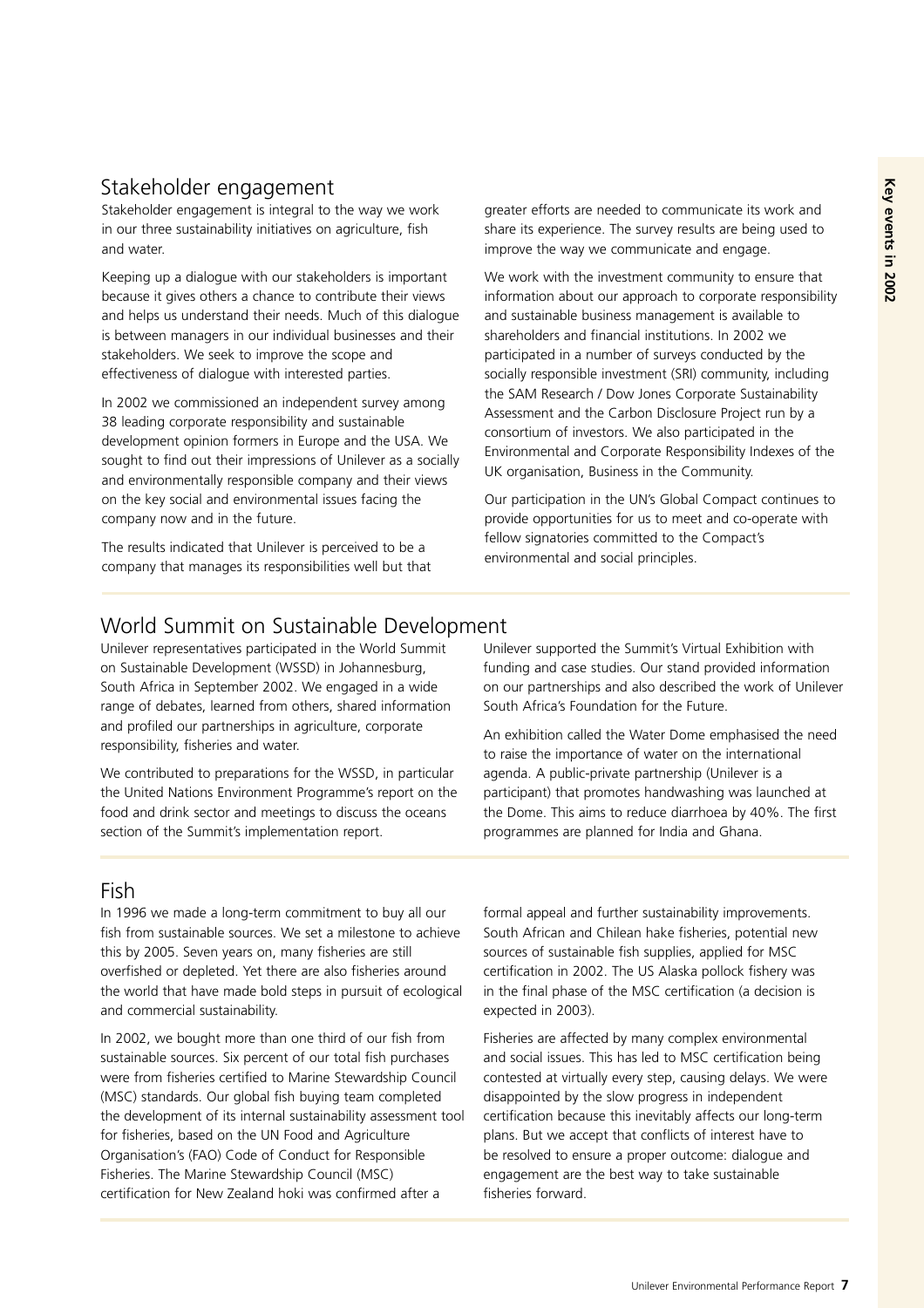## Executive responsibilities and environmental management

## We have an environmental policy that applies to all Unilever companies world-wide.

Our policy sets out our commitment to meet the needs of customers and consumers in an environmentally sound and sustainable manner, through continuous improvements in environmental performance in all our activities.

Our environmental strategy focuses primarily on achieving its goals through eco-efficiency in manufacturing, eco-innovation in our products, and our three sustainability initiatives on agriculture, fish and water.

*Furthermore, we intend to give a sharper focus to three areas:* 

First, we need to connect better with society on environmental care and ensure that we understand evolving expectations

Make the most of our ecomanufacturing skills across the wider supply chain, including third-party product suppliers, providers of key raw materials, and transportation

Ensure that environmental sustainability is firmly embedded in everyday decision making.

To implement our policy and strategy we have a clear line of responsibility for the environment, starting at the top of the company.

The Unilever Chairmen and Executive Committee develop strategic policies for environmental issues, with overall operational responsibility located in the Foods Division and Home & Personal Care Division. Daily responsibility for management and oversight of environmental issues and policy implementation rests with the local management of the operating companies in the respective countries.

#### *Support to the business is provided by:*

#### **The Unilever Environment Group**

**(UEG).** This is the strategy and policymaking group that carries the environmental responsibility on behalf of the Board. Chaired by Clive Butler, Corporate Development Director, its role is to ensure that we honour our commitment to contribute to the environmental pillar of sustainable development and to continuously improve our environmental performance. The UEG is made up of individuals from the Divisions / Business Groups and corporate expertise on safety, health, environment and communications.

In 2002, we had four external advisors in the UEG who contribute valuable independent views on our plans and advise on emerging and long-term environmental issues. Advisors meet twice a year as part of the UEG and individually with senior management and scientists.

*The advisors in 2002 were:* 

Daniel Esty, Director of Yale Centre for Environmental Law and Policy

Rajendra Pachauri, Director of the Tata Energy Research Institute in India

Jonathon Porritt, Programme Director of Forum for the Future

Björn Stigson, President of the World Business Council for Sustainable Development

Pieter Winsemius, member of the Netherlands' Scientific Council for Government Policy.

In 2002, Rajendra Pachauri was appointed chairman of the Intergovernmental Panel on Climate Change. He has resigned as a Unilever advisor to concentrate on his duties. We congratulate him on his new position.

**Safety and Environmental Assurance** 

**Centre (SEAC).** This is a central technical resource providing expertise and advice on safety and environment matters, such as expert knowledge of hazard analysis and risk assessment for our products and processes. This is also our centre for life cycle assessment.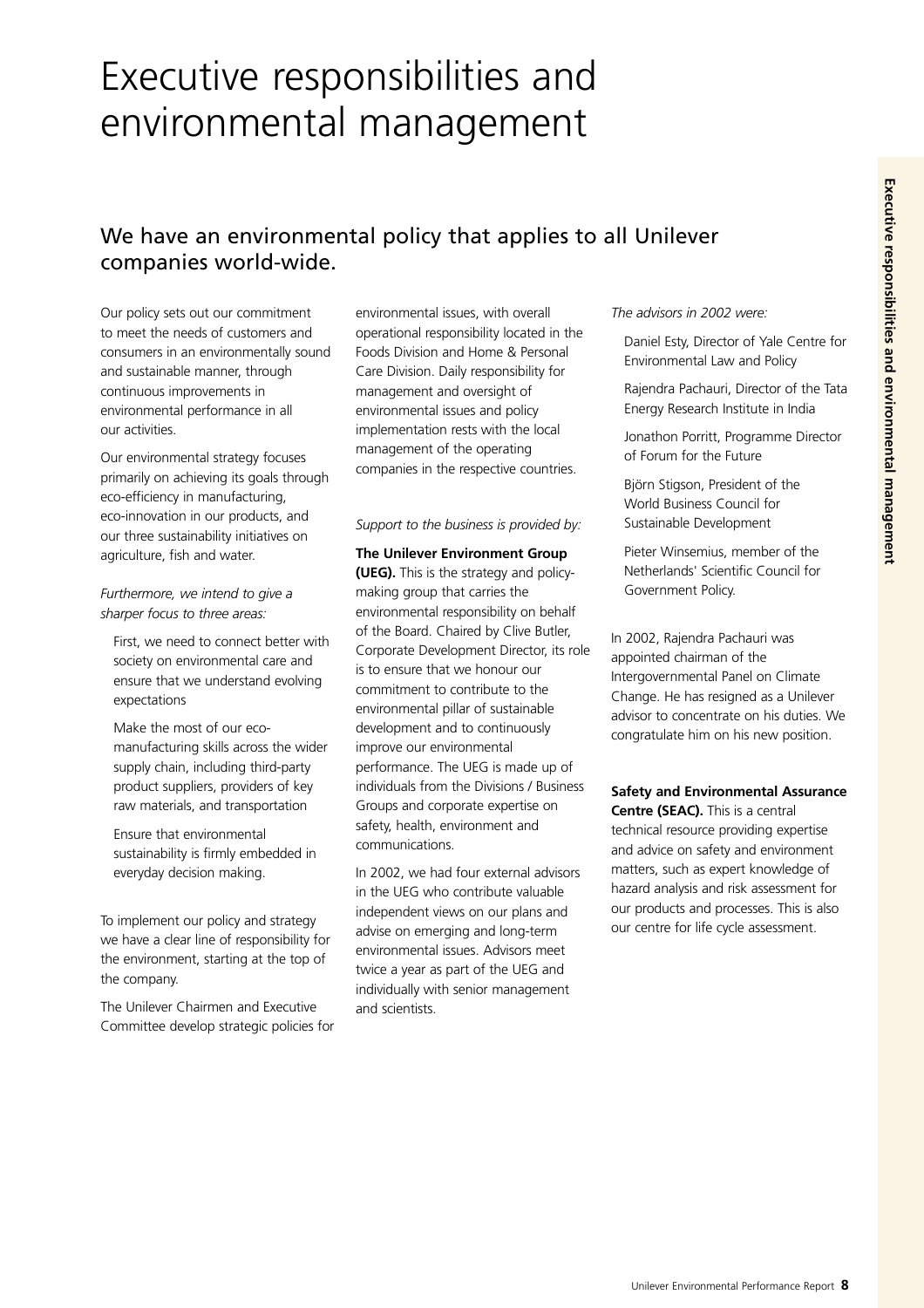### Management systems

All Unilever companies must comply with the Unilever Framework Standards for occupational health and safety, environmental care and consumer safety, in a manner that recognises, and is consistent with, local legislation.

Our environmental management systems are designed to achieve continuous improvement and are compatible with international standards.

Our Environmental Care Framework Standards require all Unilever operations to establish an environmental management system. The framework is based on the ISO 14001 management systems standard, and is ultimately applicable to all parts of the business. It is supported by specific standards and guidance documents covering areas such as environmental aspects evaluation, incident investigation and audit protocols to assess compliance with the framework standards.

Each site is audited at least once every three years by trained Unilever employees who come from other sites. Various environmental training courses have been developed and implemented using a "train the trainers" approach. Examples include: a course to implement the framework standards; awareness training for senior managers and operational staff; plus a course for safety, health and environment (SHE) auditors within the Business Groups.

We are committed to eco-efficiency improving the environmental efficiency of our manufacturing operations, and to incorporating environmental factors in the design and re-design of our products – eco-innovation. We are developing new tools for product developers to assess the environmental impact of products throughout their life cycle.

Working with the Cambridge Programme for Industry and Forum for the Future, we are developing an innovative sustainability learning project to help managers understand the issues and opportunities, particularly in product development and the supply chain.

Our target is to have all our lead sites certified to ISO 14001 by the end of 2003. During 2002, a further 23 sites were certified, but 20 certified sites were closed or divested. At the end of 2002 we had 114 certified sites. We are continuing with the certification of individual sites but we are likely to fall short of 100% certification of our lead sites by end 2003. This is largely because of the many changes within our manufacturing network and the need to focus on the implementation of our Environmental Care Framework Standards. In addition to the ongoing site certification programme, we are exploring the possibility of external verification of our Environmental Care Framework Standards against the ISO 14001 standard.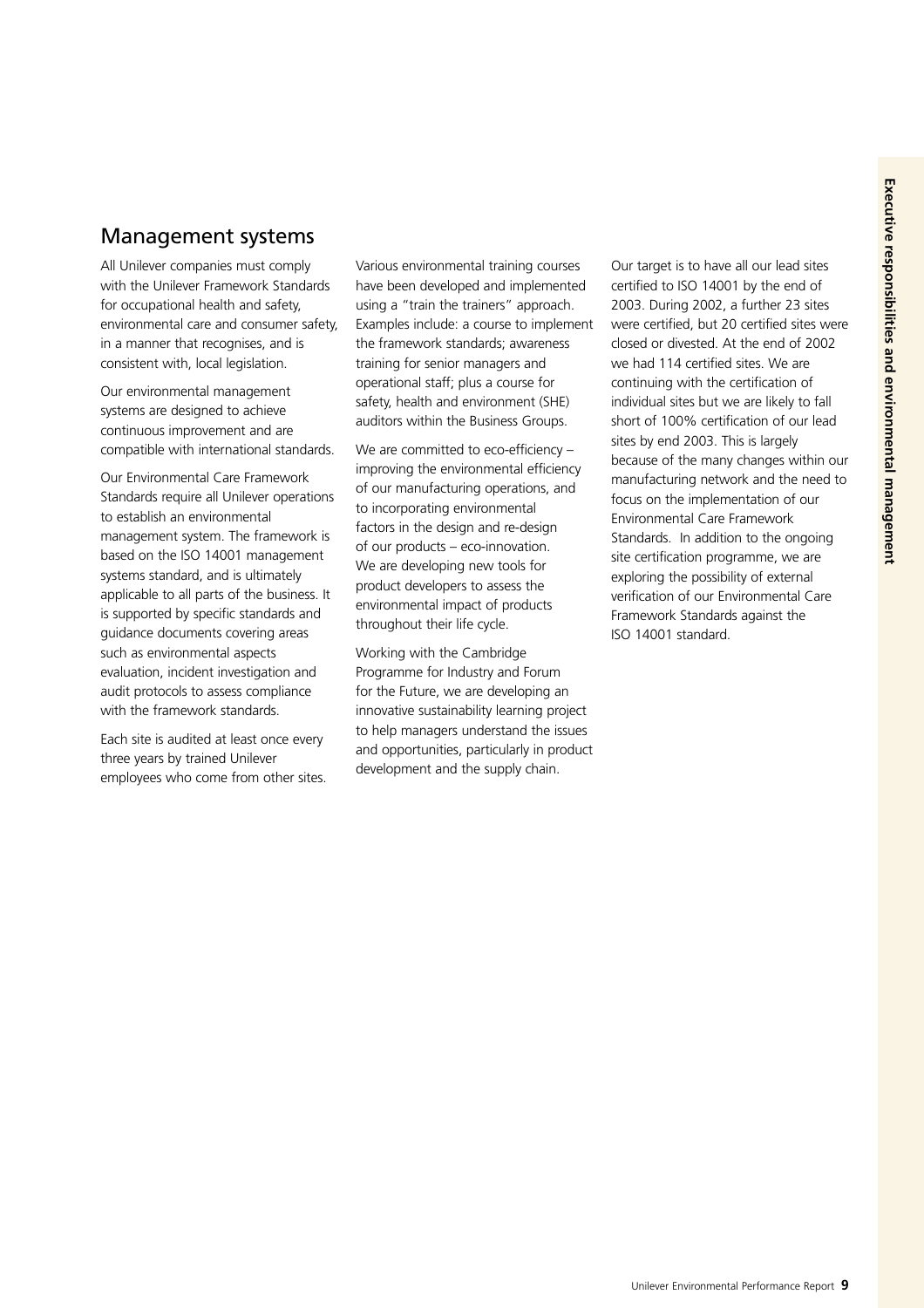# Summary of environmental performance

This is a summary of the environmental performance of our manufacturing sites over the last five years. The graph shows the overall improvement (%) since 1998 and our five-year targets to 2007. The table shows the load per tonne of production for the last five years.



### **Load per tonne of production 1998-2002**

| <b>Parameter</b>                         | <b>Units</b>          | 1998   | 1999   | 2000   | 2001   | 2002       |
|------------------------------------------|-----------------------|--------|--------|--------|--------|------------|
| Chemical oxygen demand (COD)             | kg/tonne              | 2.96   | 2.79   | 2.50   | 2.33   | 2.31       |
| Hazardous waste                          | kg/tonne              | 0.66   | 0.62   | 0.50   | 0.50   | 0.55(0.42) |
| Non-hazardous waste                      | kg/tonne              | 14.86  | 13.00  | 12.00  | 11.26  | 9.88       |
| Water                                    | m <sup>3</sup> /tonne | 6.54   | 6.06   | 5.43   | 5.04   | 4.29       |
| Energy                                   | GJ/tonne              | 2.57   | 2.40   | 2.27   | 2 1 9  | 2.15       |
| Carbon dioxide (CO2) from energy         | kg/tonne              | 217.23 | 208.14 | 197.91 | 198.59 | 195.17     |
| Boiler/Utilities oxides of sulphur (SOx) | kg/tonne              | 0.55   | 0.45   | 0.42   | 0.34   | 0.29       |

*( ) Figure without one-off disposal of contaminated soil* 

Note: This report shows our energy use as well as the resulting CO2 emissions. Since 1999 we have focused on global warming potential and this is why we include a target for CO2 from energy.

Energy sources account for 93% of our greenhouse gas (GHG) emissions from manufacturing – the remainder is from landfilling biodegradable wastes, aerobic treatment of wastewater and losses of refrigerants.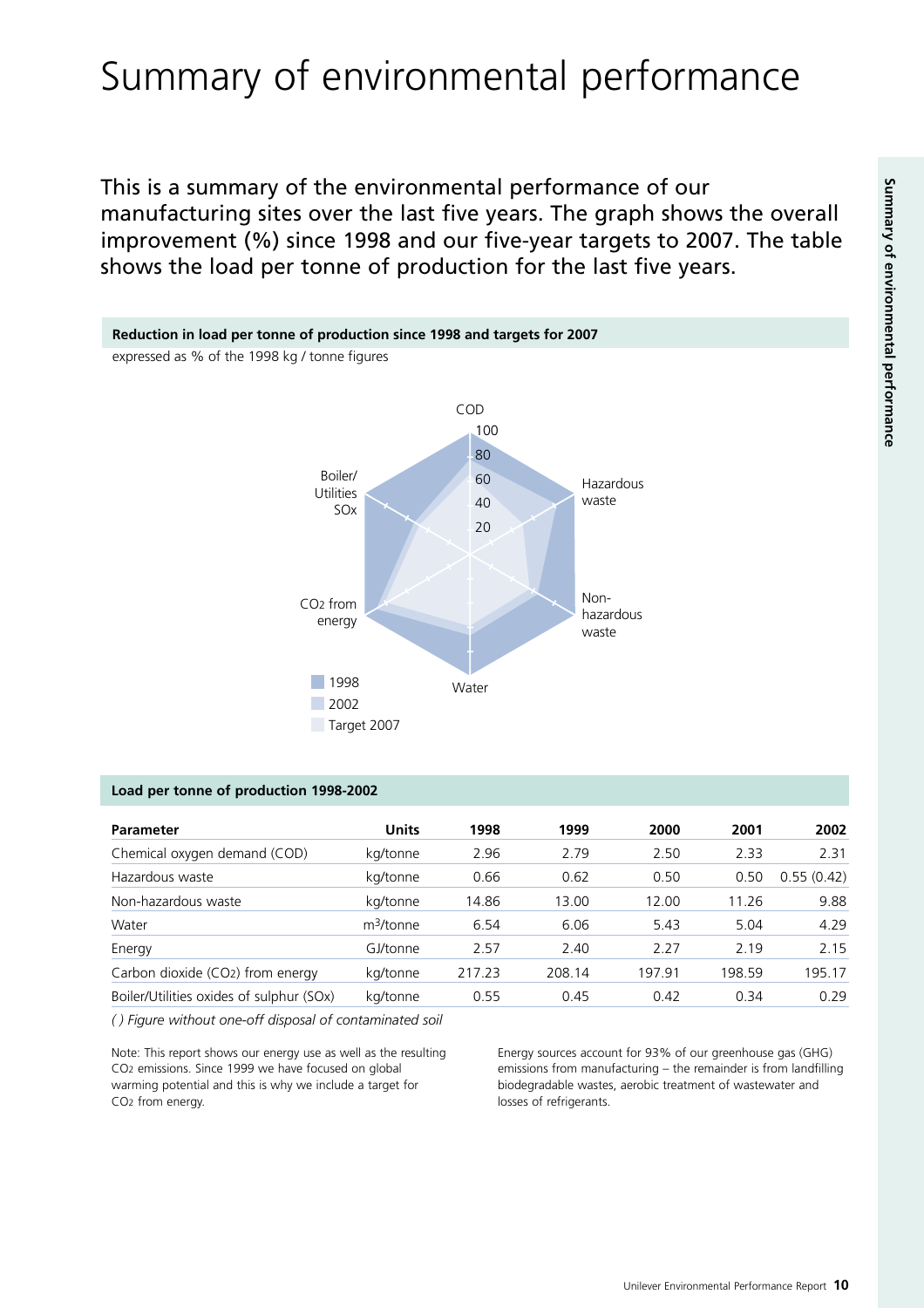## Environmental performance

### **Key performance trends**

Here are the trends in the key performance indicators of our manufacturing sites up to 2002. For further details on the issues and actions we have taken to reduce our impact, visit the Environment & Society section of our website www.unilever.com. See page 16 for a description of our data parameters.

### **Unilever manufacturing performance 1998-2002 and targets: reductions in load per tonne of production**



Estimated COD sent to the aqueous environment Total COD leaving the sites

The total COD load per tonne of production decreased by 0.8% in 2002, leaving us short of our target. This was largely because of:

Improved COD measurement at some of our major sites. Previously, data were estimated from Biochemical Oxygen Demand (BOD) loads or via estimated effluent volumes

The trend at our sites to use offsite municipal treatment rather than onsite treatment. This leads to a larger quantity of COD leaving the site but is not a measure of the impact on the environment. Over 90% of the total COD load leaving our sites is subsequently treated in municipal works. We estimate that municipal treatment removes 87.5% of the COD from this source, which means the COD discharged to the aqueous environment is much lower than the total COD leaving our sites.

6.54 6.06 5.43 5.04 *TARGET 4.82*  $4.82$ 4.29 *4.03 3.87 TARGET*  **TARGET TARGET TARGE** 98 99 00 01 *02* 02 *03 07* 

Total water consumption per tonne of production was down by 15% in 2002, exceeding our target. The reduction was due to improvements in the way water is measured and also improvements in water management at two major sites in Brazil and the USA. In addition, a site in the Netherlands that used a large amount of water was closed during 2002. Over half the water used by our factories is not of drinking quality and a large proportion is only used once for cooling and is not contaminated.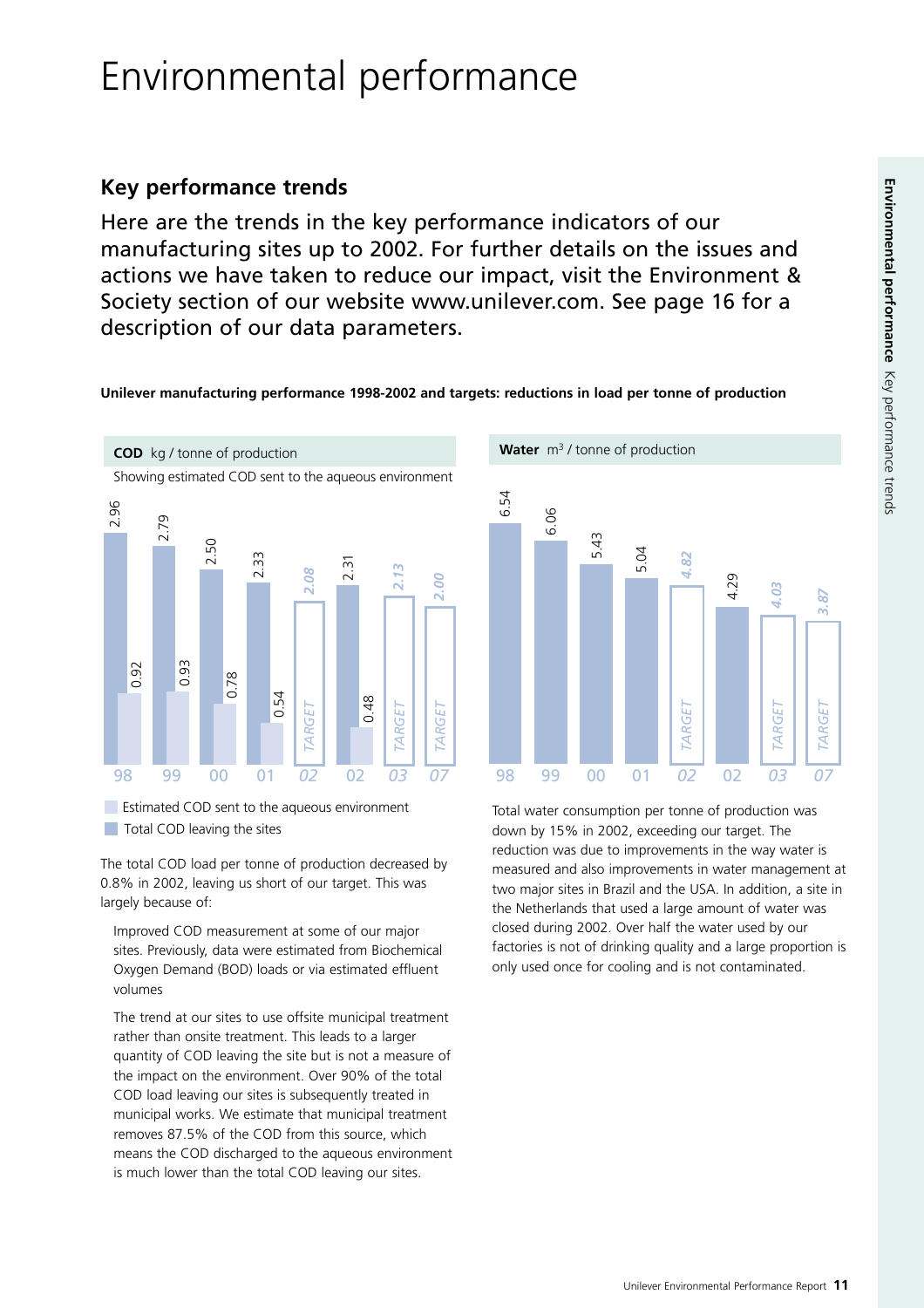

Note: The chart shows hazardous waste disposed to landfill / incineration (not recycling).

We did not meet our target because of a single disposal of 2,826 tonnes of contaminated soil from a site in Germany. Contamination was caused by the accidental leak of heavy fuel oil from old storage tanks, discovered during rebuilding of a car park.



We narrowly missed our energy consumption target by 0.012 GJ / tonne but achieved our target for CO2 from energy. Many sites significantly reduced their energy consumption in 2002, with 10 sites making reductions of over 10,000 GJ each, and a further 16 over 5,000 GJ each.





Note: The chart shows non-hazardous waste disposed to landfill / incineration (not recycling).

Non-hazardous waste per tonne of production was down by 12.3%, achieving our target. In 2002, 91 sites each reduced their waste by over 1,000 tonnes and a further 74 by more than 100 tonnes each. In 2002, 84.4% of our total waste (non-hazardous and hazardous) was sent for recycling.



Energy sources account for 93% of the greenhouse gas emissions from our manufacturing sites. In 2002, 9.6% of our total energy consumption was generated from renewable energy. Our sources of renewable energy include wood / biomass from plantations, hydro and wind power.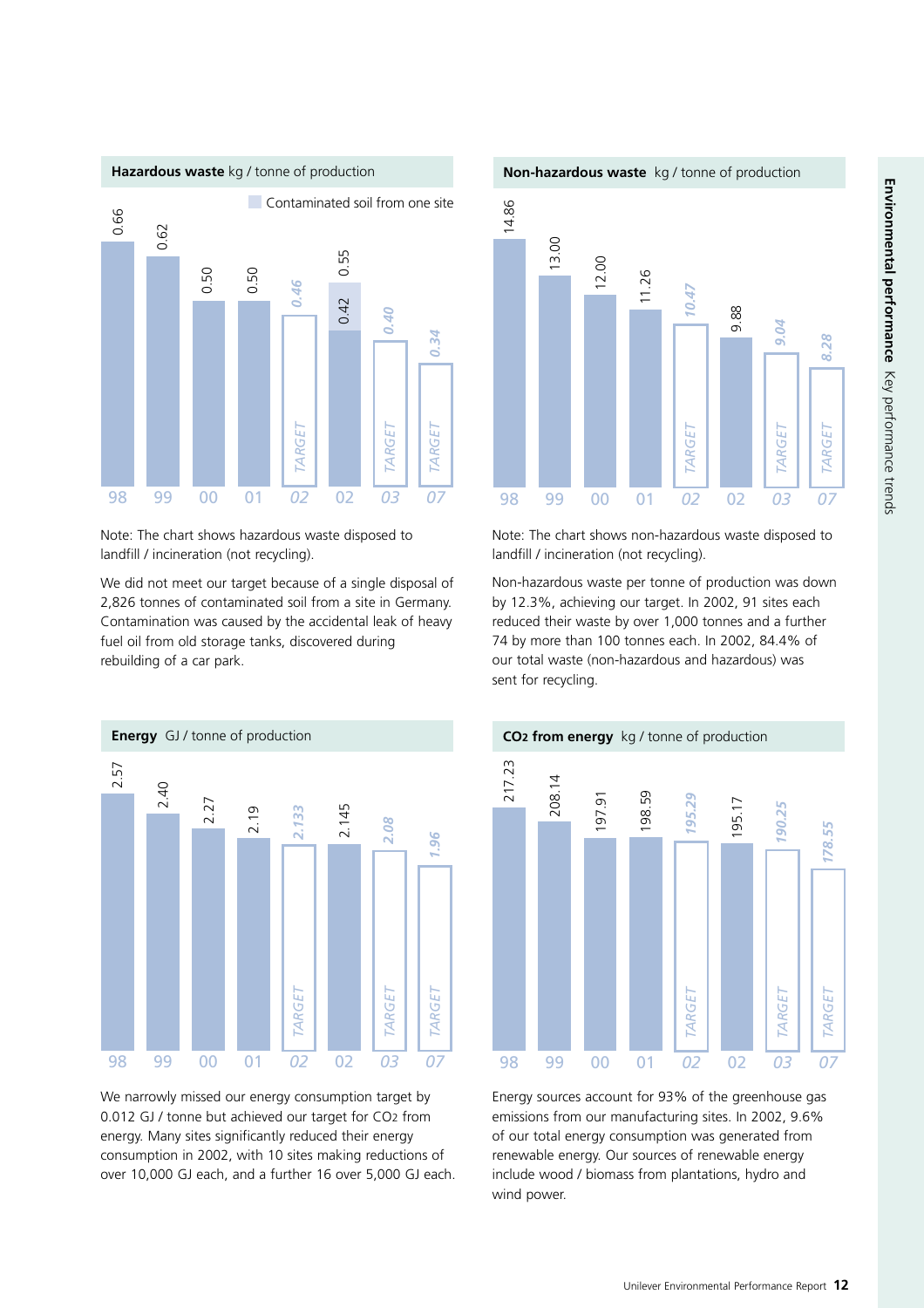

Our target was exceeded, achieved by using less fuel oil (heavy and light) at our factories. NOx emissions have also declined since 1998 because of lower fuel consumption and the greater use of natural gas (produces less NOx).

SOx emissions from sulphonation are about 3% of the SOx load emitted from our boilers and are separately reported in the Environment & Society section of our website (see 'Additional data').



We measure the amount of ozone depleting gases (CFCs, HCFCs and mixtures) in refrigeration and air conditioning systems at our sites, and assess the losses each year. The emissions are expressed as kg CFC-11 equivalent.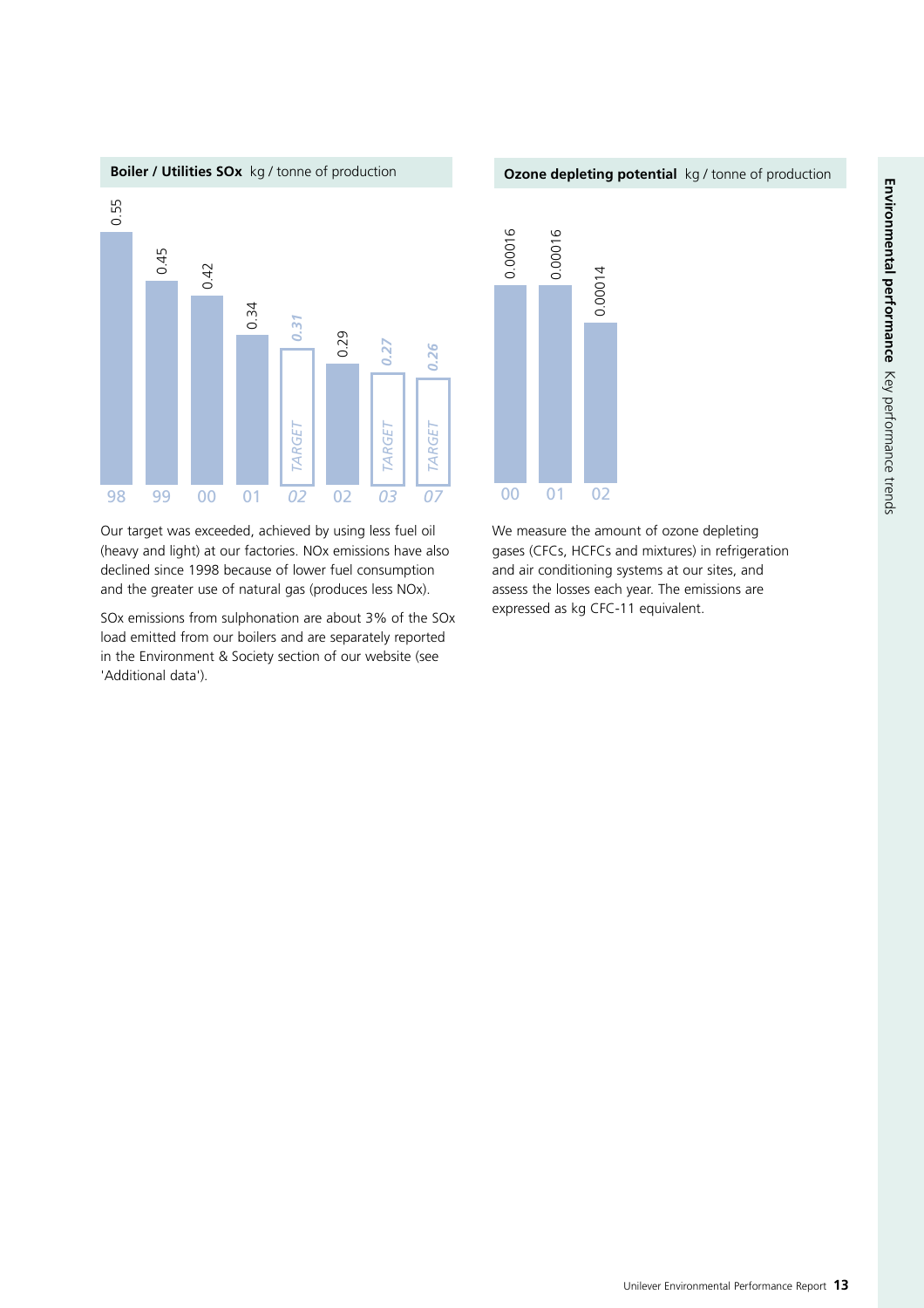### **Environmental impact**

In 2002, the total environmental impact from our manufacturing sites decreased for all our key performance indicators except hazardous waste (caused by a single incident). See notes in charts on pages 11-13 for greater detail.







**Energy** 106 GJ



See next page for CO2 from energy chart.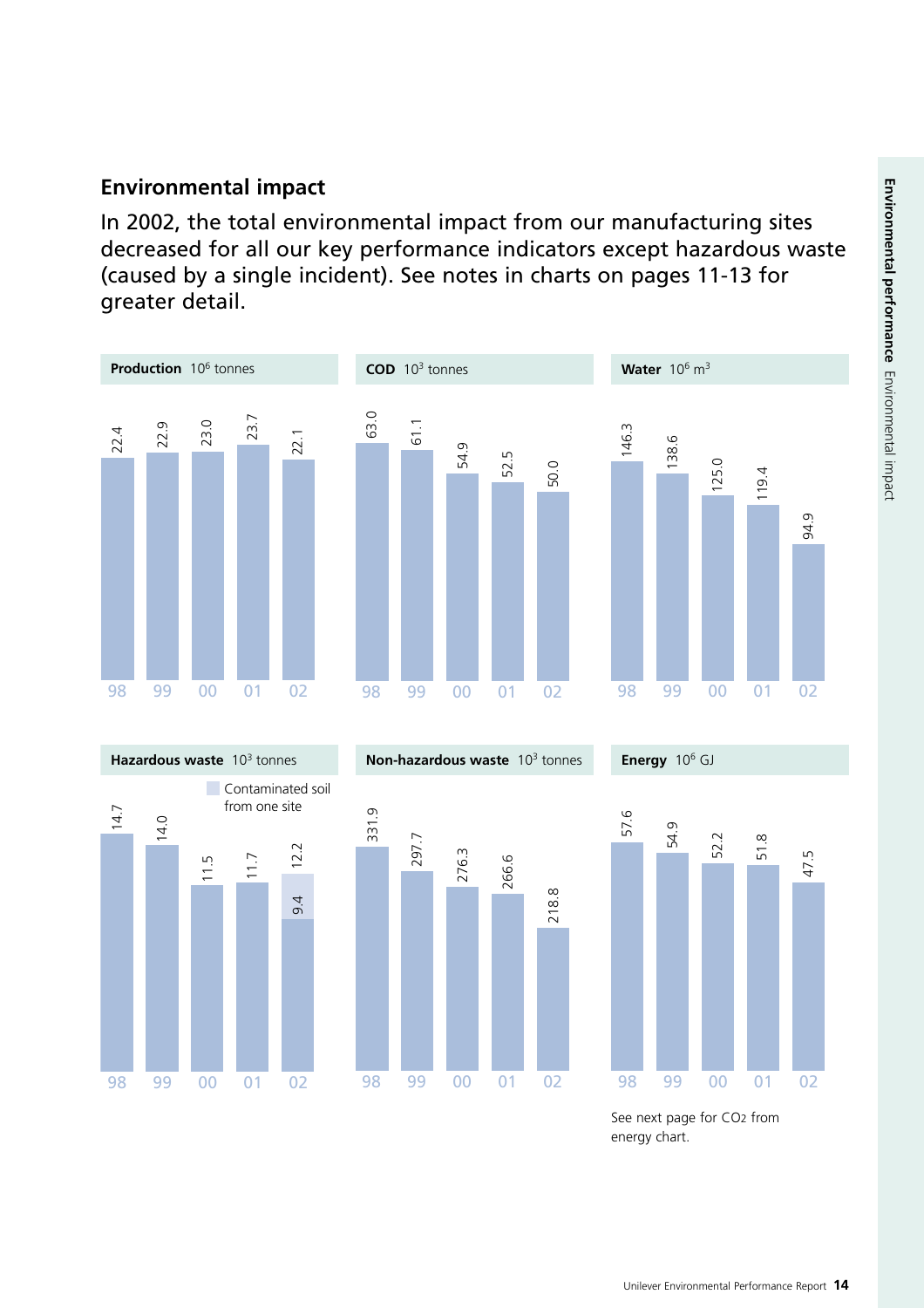

| <b>Environmental prosecutions and fines</b> |                                |                              |                    |                                     |  |  |
|---------------------------------------------|--------------------------------|------------------------------|--------------------|-------------------------------------|--|--|
|                                             | Number of<br>sites in Unilever | Number of<br>sites reporting | Number of<br>fines | Total cost of<br>fines $(\epsilon)$ |  |  |
| 1998                                        | 495                            | 473                          | 16                 | 44,020                              |  |  |
| 1999                                        | 449                            | 449                          | 2                  | 4,860                               |  |  |
| 2000                                        | 435                            | 435                          | 8                  | 45,814                              |  |  |
| 2001                                        | 472                            | 464                          | 9                  | 19,222                              |  |  |
| 2002                                        | 409                            | 408                          |                    | 1,939                               |  |  |

This is a summary of penalties incurred for infringement of environmental regulations. The prosecutions and fines cover our manufacturing sites (401) and our corporate head offices and research laboratories (eight). The number of manufacturing sites in Unilever is constantly

changing because of acquisitions, disposals and closures. The two fines in 2002 were due to exceeding regulatory limits for liquid effluent at one manufacturing site. Our aim is to reach 100% compliance.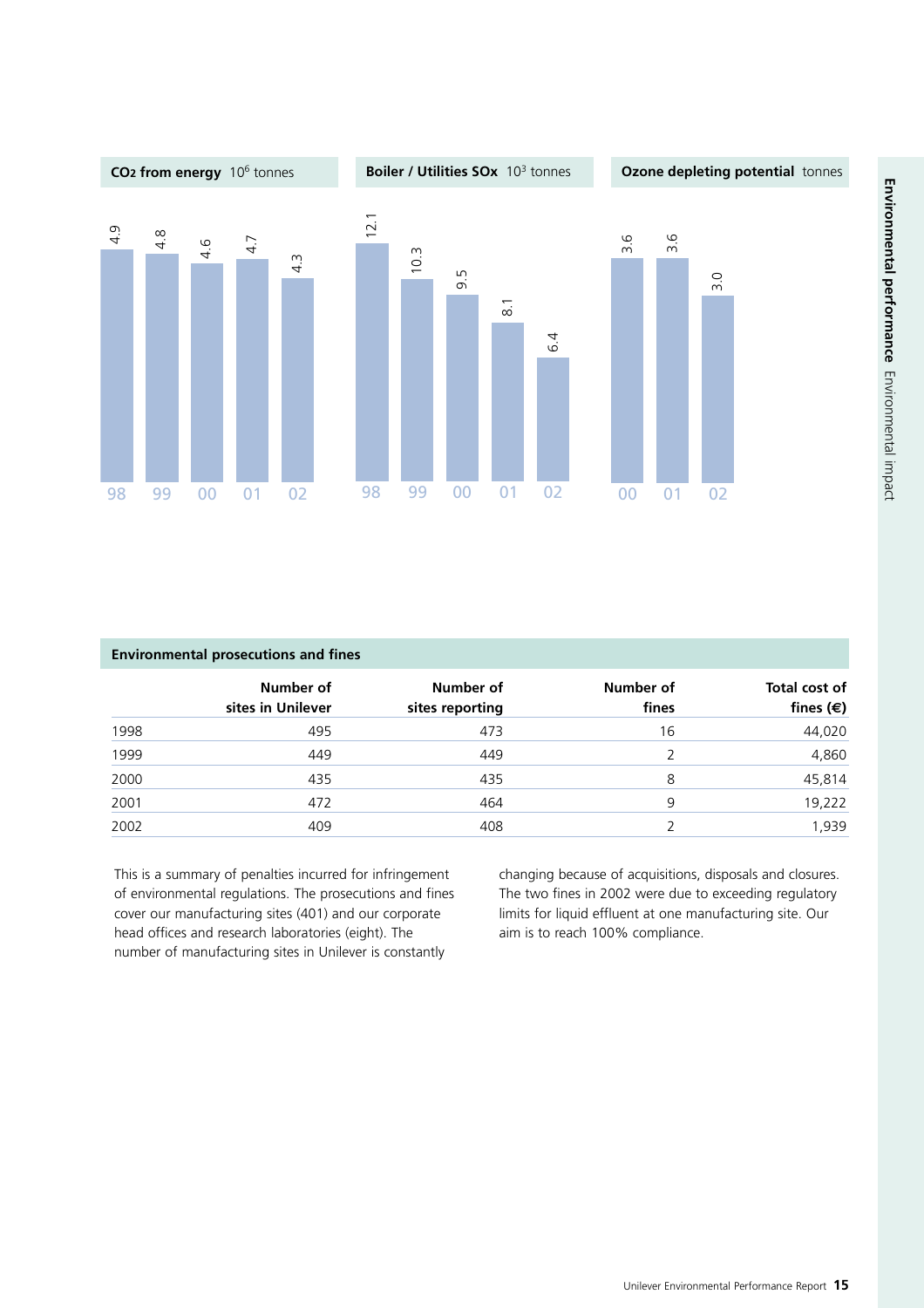## Data parameters

## Seven key environmental performance parameters are used by our manufacturing operations for reporting emissions and setting future reduction targets.

### **Total COD**

### **(Chemical Oxygen Demand, tonnes)**

COD represents the ingredients and product lost from our manufacturing processes, and mainly arises during cleaning operations. COD is widely used by regulatory bodies to control industrial wastewaters, and to calculate the correct level of charges for downstream municipal wastewater treatment, which is designed to remove most of the COD before the wastewater is discharged to the environment. The Unilever COD data represent the load discharged from the factory. The data do not make any allowance for the fact that based on individual site data we estimate a further 87.5% of this material is removed in municipal wastewater treatment plants. Consequently the COD load which actually reaches the environment is much lower.

### **Total water consumption (m3)**

Water consumption is also widely used as a measure of manufacturing performance. It is measured in all Unilever's factories. The Unilever data represent all water consumed and include water used as an ingredient in products as well as uncontaminated non-contact cooling water and wastewater.

### **Total hazardous and non-hazardous waste (tonnes)**

**(Reported separately)**  In terms of potential impact on the environment, it is important to distinguish between hazardous and non-hazardous waste. Since there is no common international waste classification, the Unilever data are based on the national legal definitions applicable for each site, and are simply the total mass of material disposed of from the site under each classification. We report recycling data separately in the waste and effluent section of our website.

### **Total energy consumption (GJ or 109 Joules) and CO2 from energy use (tonnes)**

Energy consumption per tonne of product is widely used as a manufacturing performance indicator. Since 1999 we have focused on global warming potential (in tonnes CO2) and this is why our targets are expressed in terms of CO2 from energy as well as energy consumption. The global warming potential has been calculated from the source energy data using internationally accepted conversion factors derived from the Intergovernmental Panel on Climate Change (IPCC) and the International Energy Agency (IEA).

#### **Boiler / Utilities SOx (tonnes)**

This air emission parameter is relevant to most sites since almost all have a boiler used for generating steam. In some cases diesel generators are also used onsite for electricity generation. The Unilever data are calculated from the total mass of fuel consumed, and its sulphur content, and are expressed in terms of a mass of sulphur dioxide (SO2). Emissions of SOx contribute to acid rain potential.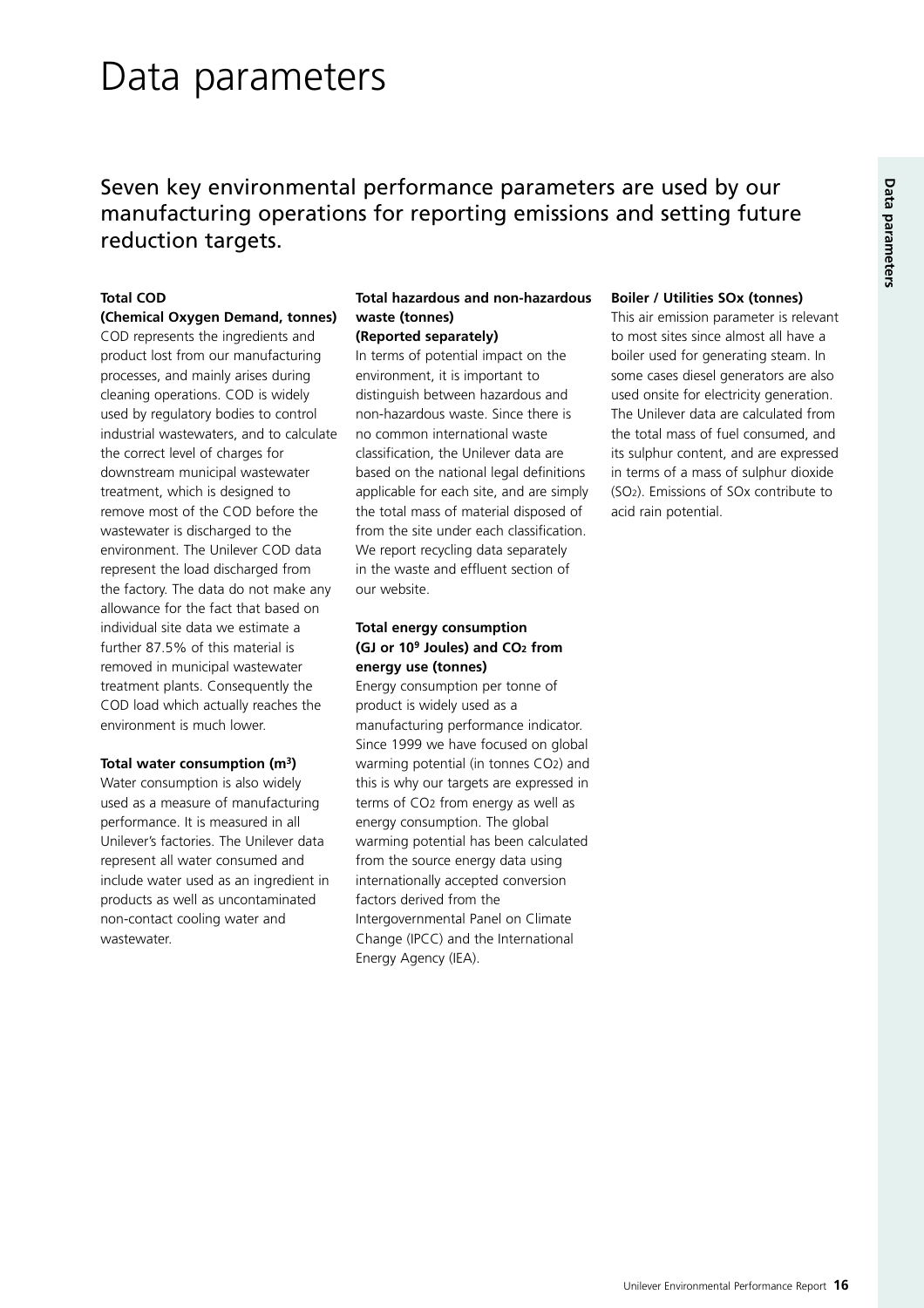## Scope and quality of our data

### **Scope**

In 2002, 400 manufacturing sites reported environmental performance data. These were located in 76 different countries. There were 20 new sites reporting. Eighty-one existing sites were sold or closed and most of these did not report. One site (Trituraf in Côte d'Ivoire) did not report owing to civil war.

We also collect data from our corporate head offices and research laboratories (eight sites) on environmental prosecutions and fines (none in 2002).

We do not collect data from third party companies that manufacture or pack our products.

### **Quality**

We continually improve the collection and reporting of environmental performance data via a global electronic system.

### **Highlights for 2002:**

99.8% of sites reported environmental data

99% of sites reported on all key environmental parameters, apart from COD

93.5% of sites reported COD data

Improved guidance and training was given to the Business Groups for validating and reporting environmental performance data

Additional reports providing feedback on their performance were available to the business through the further development of the webbased reporting tool.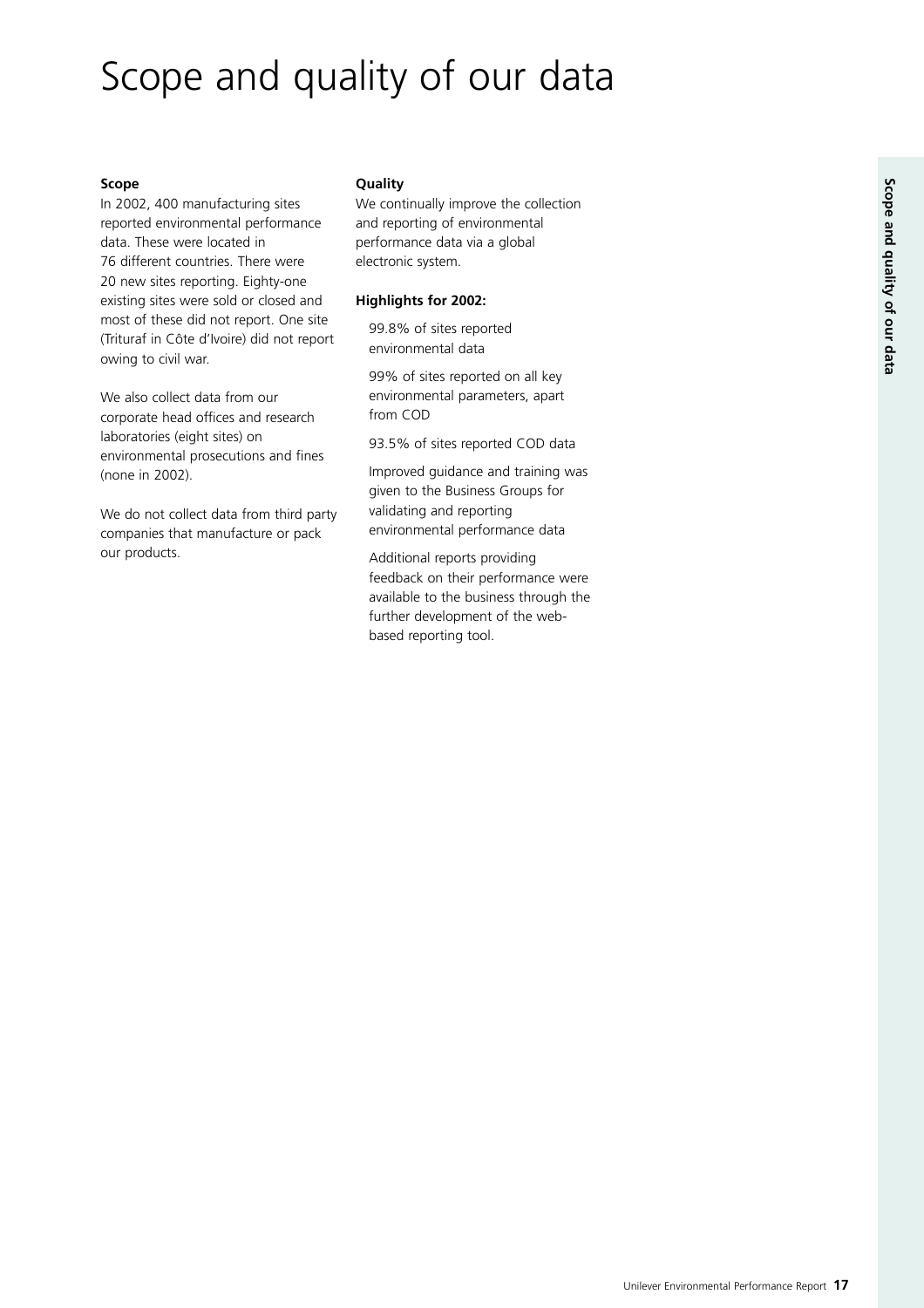## Progress against targets

### Our overall performance generally has been good in improving our eco-efficiency. But setting and achieving targets at site level can be difficult because of the dynamic nature of our business.

For example, about 100 new sites were added after the merger with Bestfoods in 2001 and 45 DiverseyLever sites were divested in 2002. Often there are also significant changes in the mix of products made at our manufacturing sites. This makes target setting difficult, particularly for new sites. We have developed training programmes to further integrate environmental target setting into the overall planning for the sites and Business Groups.

See the notes under the individual charts on the previous pages for the reasons why we did not meet particular targets.

The following three tables summarise our progress against our environmental targets in manufacturing, innovation and sustainable resource use.

| <b>Target</b>                      | <b>Performance</b> | Target reduction 2002 % | <b>Actual reduction 2002 %</b> |
|------------------------------------|--------------------|-------------------------|--------------------------------|
| COD                                | Not met            | 10.71                   | 0.77                           |
| Hazardous waste                    | Not met            | 8.60                    | $-10.60(15.17)$ *              |
| Non-hazardous waste                | Target met         | 7.02                    | 12.26                          |
| Water                              | Target met         | 4.34                    | 15.00                          |
| Energy                             | Not met            | 2.38                    | 1.83                           |
| CO <sub>2</sub> from energy        | Target met         | 1.66                    | 1.72                           |
| Boiler / Utilities SO <sub>x</sub> | Target met         | 9.68                    | 14.96                          |

#### **Eco-efficiency in manufacturing**

*\*Figure in brackets excludes one-off disposal of contaminated soil.* 

*The minus figure denotes an increase (see page 12 for hazardous waste chart).* 

### **Eco-efficiency in innovation**

| <b>Target</b>                                                                                                                                                            | Performance | Comments                                                                                                                                                                                              |
|--------------------------------------------------------------------------------------------------------------------------------------------------------------------------|-------------|-------------------------------------------------------------------------------------------------------------------------------------------------------------------------------------------------------|
| To incorporate eco-efficiency in<br>product design by extending the<br>application of life cycle assessment<br>and developing new tools for use by<br>product designers. | On track.   | We are using environmental checklists<br>and guidance to design a number of<br>products. New tools are being<br>developed to make life cycle<br>assessments more accessible to<br>product developers. |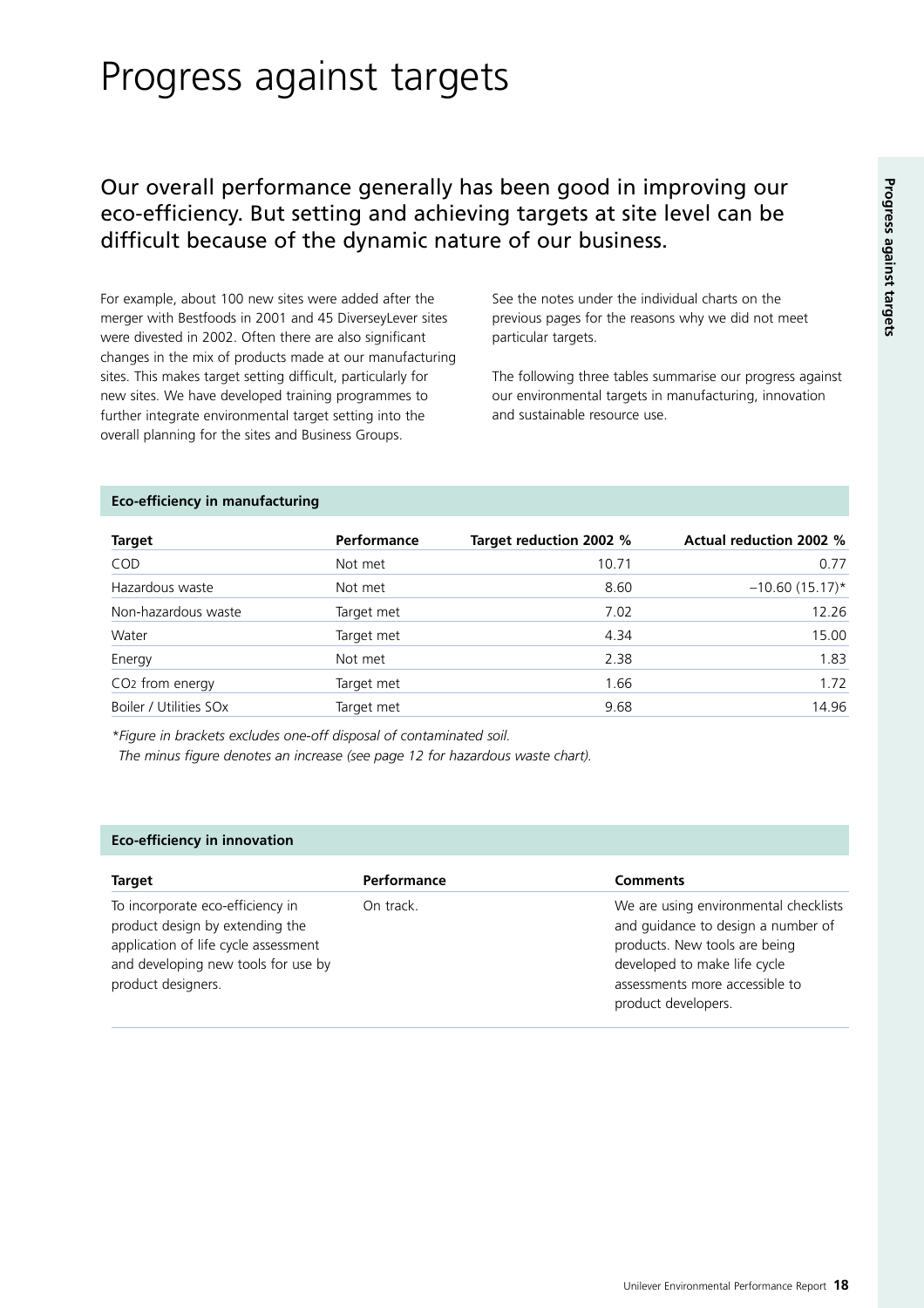| <b>Target</b>                                                                                                                                                   | Performance      | <b>Comments</b>                                                                                                                                                                                                                                                                                                                                                                              |
|-----------------------------------------------------------------------------------------------------------------------------------------------------------------|------------------|----------------------------------------------------------------------------------------------------------------------------------------------------------------------------------------------------------------------------------------------------------------------------------------------------------------------------------------------------------------------------------------------|
| To define standards for sustainable<br>agriculture based on the findings<br>from our lead programmes on<br>peas, spinach, tea, tomatoes and<br>vegetable oil.   | On track.        | We have published good agricultural<br>practice guidelines for peas, spinach,<br>tea, tomatoes and palm oil and<br>our growers will be encouraged to<br>follow them.                                                                                                                                                                                                                         |
| To source all fish from sustainable<br>sources by 2005.                                                                                                         | Making progress. | In 2002, we bought more than one<br>third of our fish from sustainable<br>sources (assessed against our internal<br>sustainability criteria, based on<br>the UN Food and Agriculture<br>Organisation's (FAO) Code of<br>Conduct for Responsible Fisheries).<br>Six percent of our total fish purchases<br>were from fisheries certified to<br>Marine Stewardship Council (MSC)<br>standards. |
| To define our water imprint on a<br>regional and product category<br>basis and use this in developing<br>partnership programmes for<br>clean water stewardship. | On track.        | We have completed life cycle<br>assessments of our water use. These<br>show water use differs between our<br>two Divisions. Most of the water used<br>in Foods is in agriculture, whereas<br>most of the water in Home & Personal<br>Care is used by consumers. We<br>continue to work with many partners<br>in support of the more sustainable use<br>of water.                             |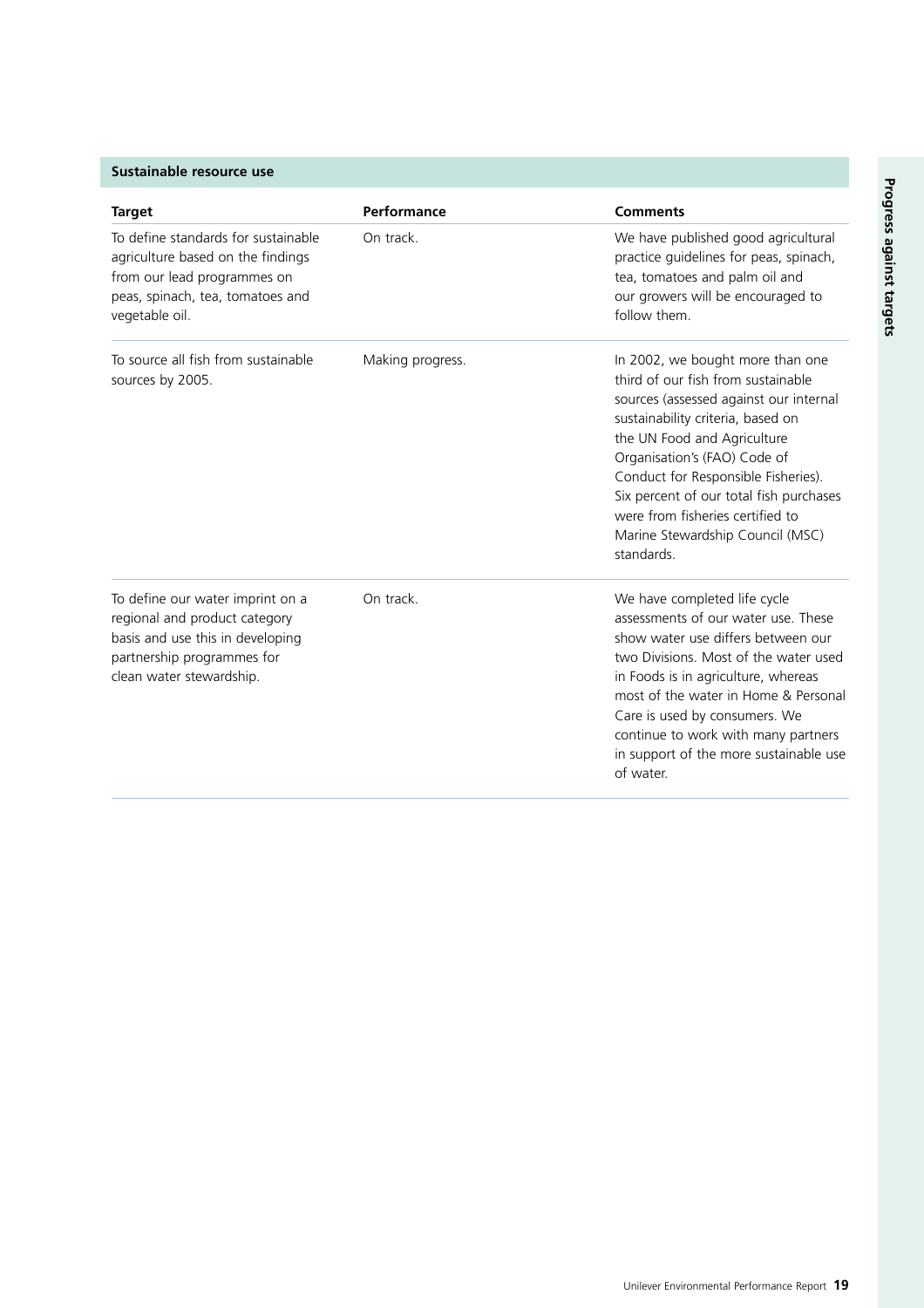## Verifier's statement

### **Verification Objectives and Scope**

URS Verification Ltd (URSVL) was commissioned by Unilever to provide an independent verification of selected environmental data and related claims presented on the Unilever website, www.unilever.com under the Environment & Society section. URSVL has undertaken this verification exercise for Unilever for the third year of a three year programme, considering environmental performance data from each of Unilever's Business Groups.

Key objectives of the verification included the review of:

- implementation and communication of environmental strategies;
- the effectiveness of data collection systems;
- the accuracy of environmental performance data at a sample of sites; and
- environmental aspects of Unilever's sustainable fish initiative.

As a result of these verification activities, URSVL has provided opinions on the accuracy and completeness of:

Unilever's Environmental Performance Report 2003 (Report on progress and 2002 data); and

Selected environmental data and related claims present on Unilever's web site ("Environment & Society" section) as of July 2003.

For the purposes of this statement the above sources are hereafter referred to as Unilever's Environmental Performance Report 2003. URSVL has also made suggestions for improvements to Unilever's environmental programme and associated reporting.

### **Responsibilities of Directors and Verifiers**

The information contained in the Environmental Performance Report 2003 is the sole responsibility of the Directors of Unilever. This verification statement represents the independent opinion of URSVL. URSVL was not involved in the preparation of any material included in this report or on Unilever's website.

### **Verification Method**

The approach followed by URSVL is aligned to International Accreditation Forum IAF Guide 66, Guidance to Guide 66-EA-7/02 and EN 45012. These are international frameworks outlining the general requirements for bodies operating independent assessment and certification/ registration of environmental management systems. URSVL environmental auditors conducted the verification process following the general principles of environmental auditing and audit procedures as contained within the international standards, ISO 19011. We have also aligned our approach to certain requirements of the Global Reporting Initiative (GRI) and AA1000.

We established a three year sampling strategy in 2001, which has been refined each year through discussion with corporate personnel and the findings from our previous verification works. This year quantitative data from twelve sites (7.9% of global production tonnage) and information on environmental management systems from a further seven sites was verified. The sample was selected based on a combination of business representation, regional representation, high energy and water users, and high production volume. The sample this year included sites from four Business Groups: HPC North America, Foods Latin America, Foods Asia and HPC Europe. We also verified environmental information related to Unilever's sustainable fish initiative.

Our initial focus was on the assessment of Unilever's environmental programme, management systems and data collection systems. On the basis of this investigation and our findings we reviewed the 2003 Environment Report to determine the accuracy and completeness of the information presented in the document.

### Opinion

### **Environmental Programme**

Unilever has continued to develop and progress its environmental programme. Achievements of specific note during 2002 include the further development of a new Environmental Strategy for Unilever, based on a critical review of previous performance against business objectives, with areas for improvements identified as a key focus for action. URSVL particularly commends the objective to apply Unilever's skills in eco-efficiency throughout the supply chain.

URSVL also notes the commitment to sustainable fisheries made by Unilever, and would encourage Unilever to continue to work with the value chain to help broader adoption of sustainable fishing practices.

#### **Completeness**

URSVL considers that the report text and data relating to environmental performance and management addresses the significant environmental aspects of the business and these have been reported in a fair and balanced manner. We also welcome the trend towards greater transparency as demonstrated by Unilever in their willingness to report openly on the mercury contamination incident in Kodaikanal, India.

We commend Unilever's initiative in commissioning an opinion leader survey which was carried out in 2002. We note that the process of evaluation of stakeholder opinion is emerging and the link to reporting is yet to be clearly established.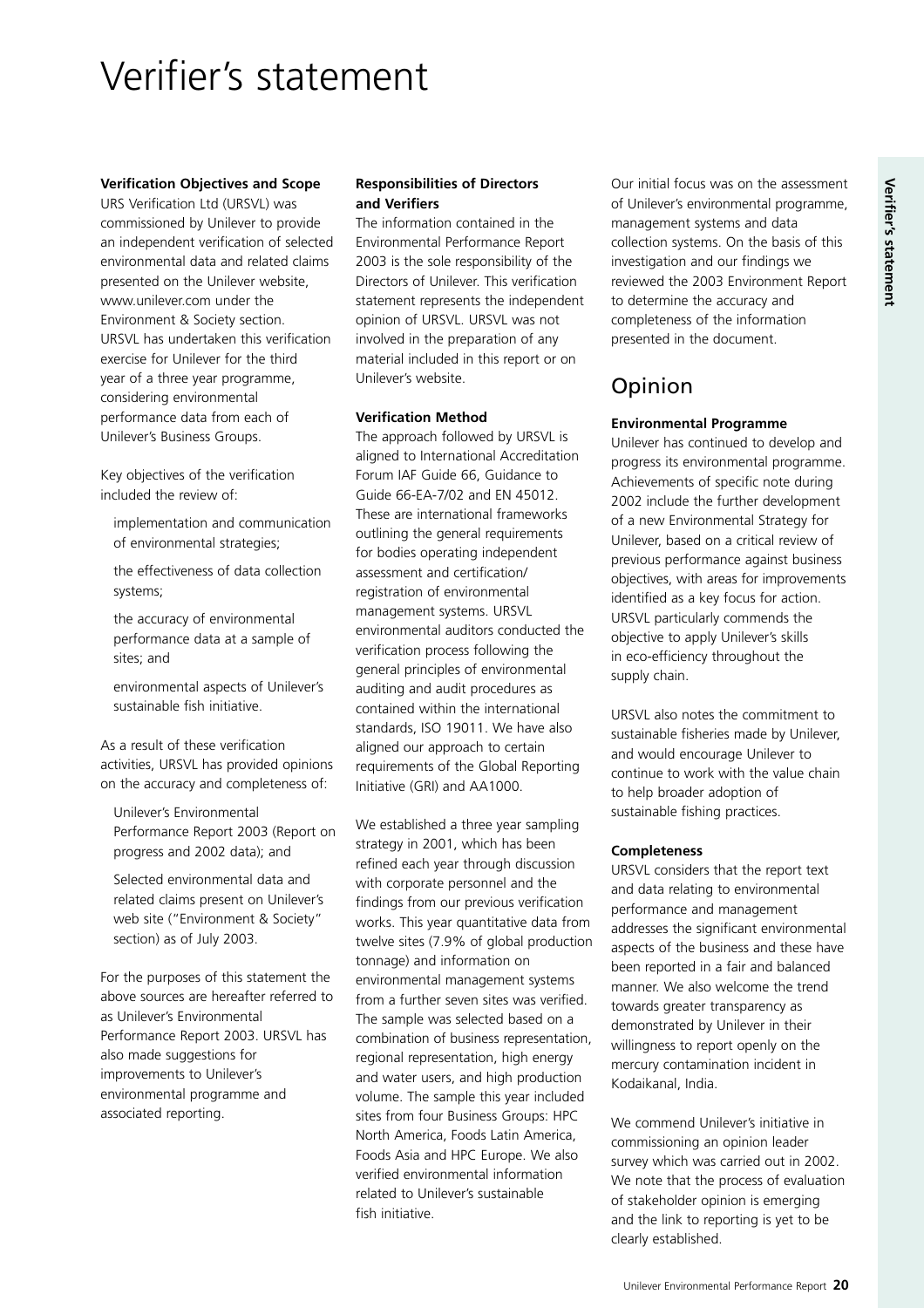We also note that Unilever continues to fully report on prosecutions and fines but a more systematic coverage of incidents would lead to greater transparency.

#### **Accuracy**

The environmental performance reporting system is effective, generating data which is generally accurate and reliable. The system is well embedded in most business processes, leading to additional benefits in environmental management at some of the sample sites. This is particularly apparent in those Business Groups which have received data management training.

Overall data accuracy continues to improve and URSVL welcomes the measures that Unilever has implemented following the 2002 report verification recommendations, which have further improved the validation of data at site and business group level.

However, there continue to be minor inefficiencies in the systems or processes used for the collection and management of data at a number of the sample sites. We noted some minor errors in calculation and one error which was material at a site level and has been subsequently resolved with the revised figure used in the report.

### **Suggestions for Improvements in Unilever's Environmental Programme**

Guidance and training has led to a demonstrable improvement in data management and should be actively encouraged, particularly with sites new to the environmental programme; and

Unilever should consider how best to feedback to stakeholders the results of engagement processes.

### **Suggestions to Improve Future Reporting**

Unilever should consider the reporting of incidents in addition to the report of prosecutions and fines to conform with emerging best practice;

The new Unilever Environmental Strategy, which includes the objective to apply their ecomanufacturing skills across the wider supply chain, will require consideration of additional performance indicators across all strategy objectives to monitor success.

A more disciplined approach to evaluating stakeholder opinions would help Unilever be more effective in balancing both stakeholder opinions and Unilever's Strategic objectives.

ASWord

David Westwood Director For and on behalf of URS Verification Ltd London, July 2003



URSVL has carried out its services by checking samples of data, information and documents which have been made available to URSVL by Unilever. Accordingly, URSVL has not checked or reviewed all of Unilever's data, information and documents. The verification statement provided herein by URSVL is not intended to be used as advice or as the basis for any decisions, including, without limitation, financial or investment decisions.

### Unilever's response to verifier's statement

URS Verification Ltd (URSVL) have continued their programme of verifying our environmental performance on a rolling three year basis covering each of our global business areas during this timescale. As the verifiers indicated, they have focused on our environmental strategy, management systems and data collection programme and it is gratifying to see an acknowledgement of the continuing progress we have made in these areas.

URSVL conclude that the report text and data relating to environmental performance and management addresses the significant environmental

aspects of the business and that these have been reported in a fair and balanced manner. In addition URSVL have welcomed our new Environmental Strategy and the trend towards greater transparency shown in our reporting. They have identified areas where we can improve and we will take this on board in our programme for 2003/2004.

With regard to the verifier's suggestions for our environmental programme and future reporting, these will be taken into account in our ongoing work programme.

We will continue to maintain our performance in data validation and focus our training activities on new sites through using existing processes and tools

We will look for opportunities to improve our process for stakeholder engagement and how this inputs into our reporting process

We will continue to review our approach to incident reporting in line with good practice

As part of our new Environment Strategy we will identify appropriate performance indicators to monitor successful implementation.